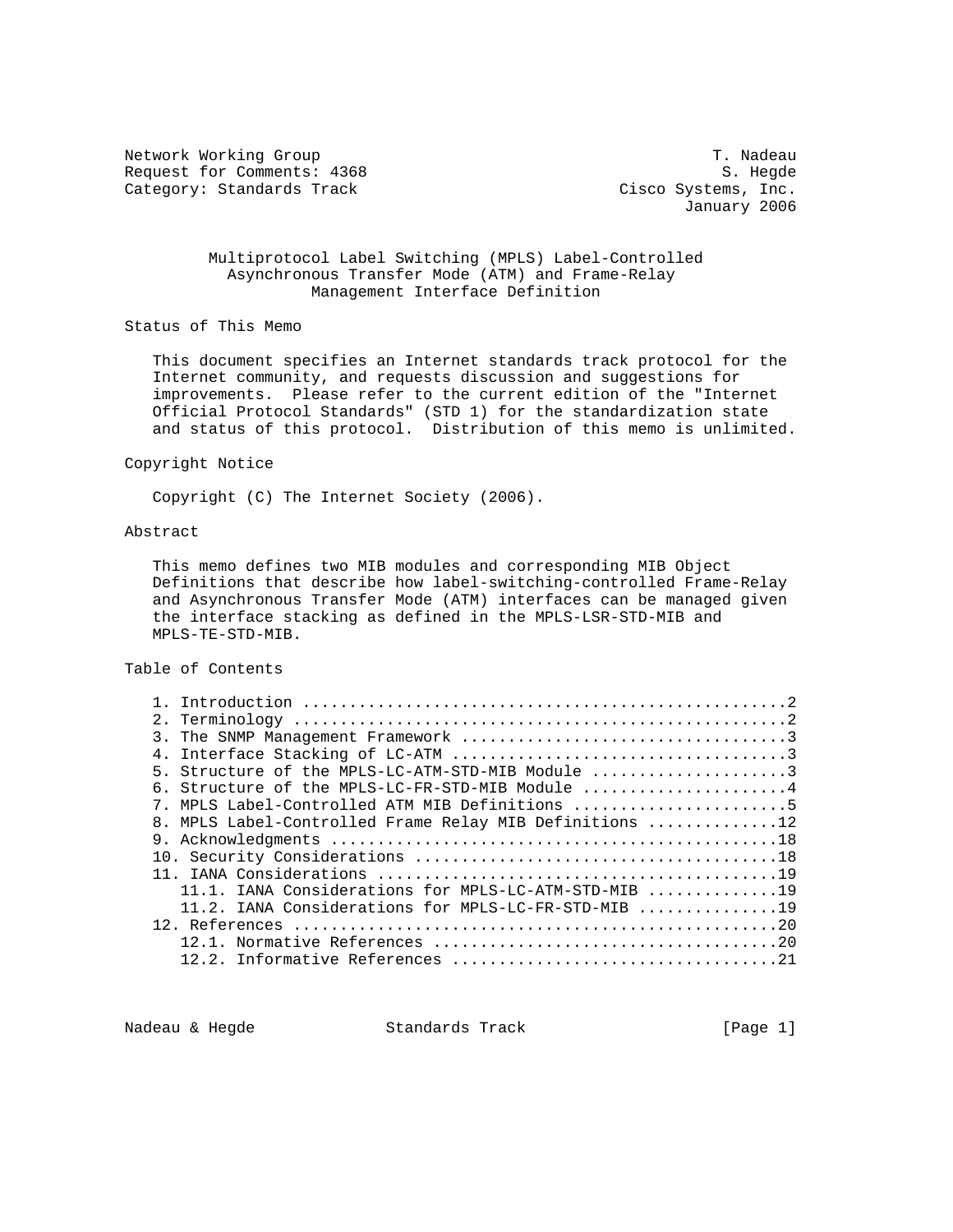### 1. Introduction

 This memo defines how label-switching-controlled Frame-Relay [RFC3034] and ATM [RFC3035] interfaces can be realized given the interface stacking as defined in the MPLS-LSR-STD [RFC3813] and MPLS-TE-STD [RFC3812] MIBs. This document also contains a MIB module that sparsely extends the MPLS-LSR-STD MIB's mplsInterfaceConfTable in such a way as to identify which MPLS-type interfaces have LC-ATM or LC-FR capabilities. Comments should be made directly to the MPLS mailing list at mpls@uu.net.

 The key words "MUST", "MUST NOT", "REQUIRED", "SHALL", "SHALL NOT", "SHOULD", "SHOULD NOT", "RECOMMENDED", "MAY", and "OPTIONAL" in this document are to be interpreted as described in RFC 2119, reference [RFC2119].

#### 2. Terminology

 This document uses terminology from the document describing the MPLS architecture [RFC3031], as well as from RFC 3035 and RFC 3034. Specifically, the following terms will be used in this document.

- C-FR RFC 3034 defines a label-switching-controlled Frame Relay (LC-FR) interface. Packets traversing such an interface carry labels in the DLCI field
- C-ATM RFC 3035 defines a label-switching-controlled ATM (LC-ATM) interface as an ATM interface controlled by the label switching control component. When a packet traversing such an interface is received, it is treated as a labeled packet. The packet's top label is inferred from either the contents of the Virtual Channel Identifier (VCI) field or the combined contents of the Virtual Path Identifier (VPI) and VCI fields. Any two LDP peers that are connected via an LC-ATM interface will use LDP negotiations to determine which of these cases is applicable to that interface. Static configuration of labels is also possible.

 When LDP is used to distribute labels for use on label-controlled interfaces, label configuration information may be available in the MPLS-LDP-ATM-STD-MIB [RFC3815] when LC-ATM interfaces are used, or the MPLS-LDP-FRAME-RELAY-STD-MIB [RFC3815] when LC-FR interfaces are used.

Nadeau & Hegde Standards Track [Page 2]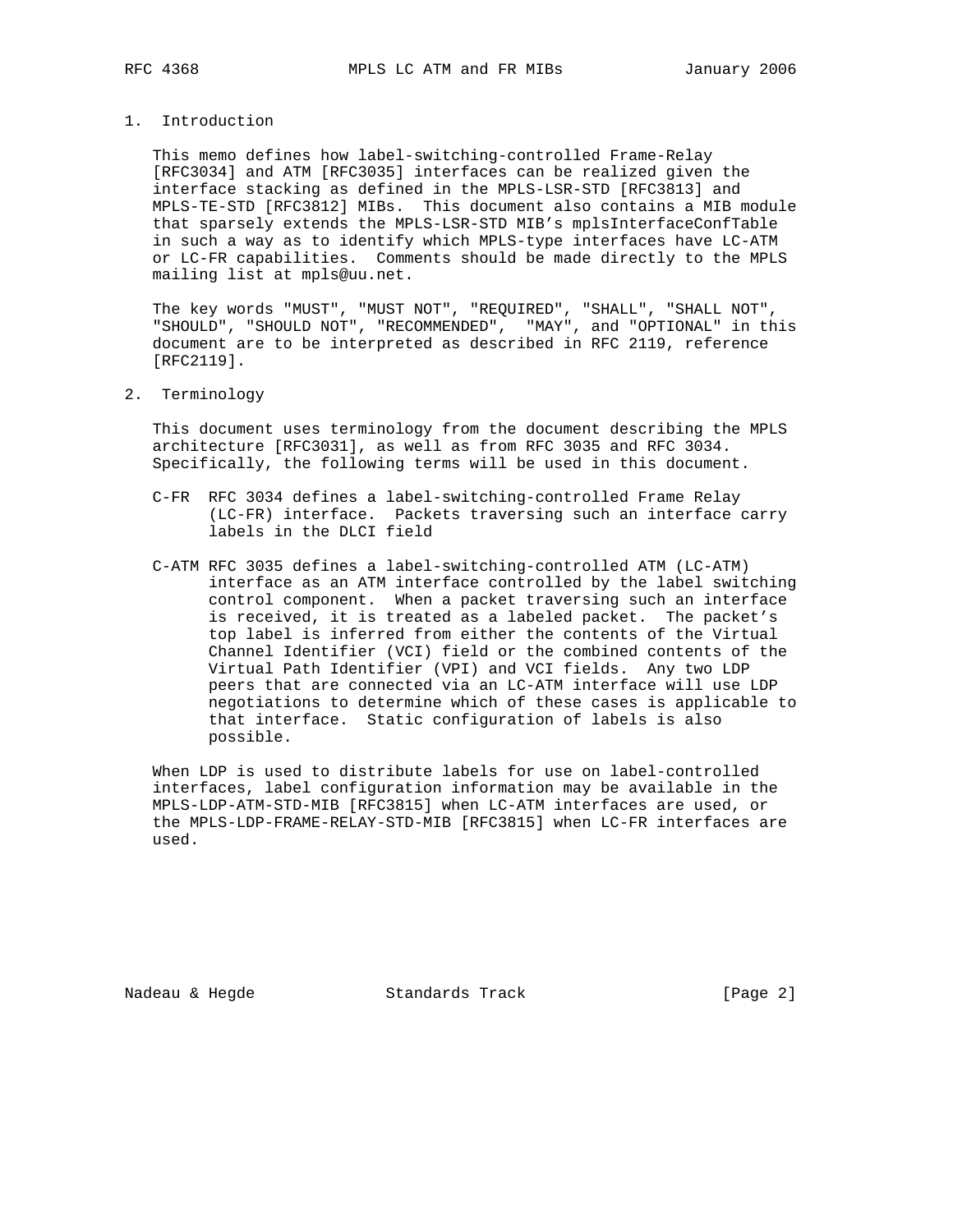3. The SNMP Management Framework

 For a detailed overview of the documents that describe the current Internet-Standard Management Framework, please refer to section 7 of RFC 3410 [RFC3410].

 Managed objects are accessed via a virtual information store, termed the Management Information Base or MIB. MIB objects are generally accessed through the Simple Network Management Protocol (SNMP). Objects in the MIB are defined using the mechanisms defined in the Structure of Management Information (SMI). This memo specifies a MIB module that is compliant to the SMIv2, which is described in STD 58, RFC 2578 [RFC2578], STD 58, RFC 2579 [RFC2579] and STD 58, RFC 2580 [RFC2580].

4. Interface Stacking of LC-ATM

 Since LC-ATM interfaces [RFC2863] can carry labeled MPLS traffic, they too are considered MPLS subinterfaces with ifType = mpls(166). They differ slightly in their capability from a packet-oriented MPLS interface in that they may carry ATM- or Frame-Relay-encapsulated traffic. It is thus beneficial to identify them as such. To do this, two tables are defined that extend the MPLS-LSR-STD MIB's mplsInterfaceTable (see section 5 for LC-ATM or section 6 for LC-FR).

5. Structure of the MPLS-LC-ATM-STD-MIB Module

 The MPLS-LC-ATM-STD-MIB module is structured simply as a table of entries that sparsely extend those found in the interfaces table. In particular, the entries in the mplsLcAtmStdInterfaceConfTable extend interfaces capable of supporting MPLS, as is defined in [RFC3813], to include entries that also support LC-ATM (and their unique attributes). Therefore, the module can be visualized as follows. Note that the ifTable comes from [RFC2863], the mplsInterfaceTable from [RFC3813], and the mplsLcAtmStdInterfaceConfTable from the MPLS-LC-ATM-STD-MIB module described below.

 ifTable mplsInterfaceTable mplsLcAtmStdInterfaceConfTable .1 .2 .2 .3  $\begin{array}{cccccccccc} . & 4 & & & & & .4 & & & & & .4 \end{array}$ .5

Nadeau & Hegde Standards Track [Page 3]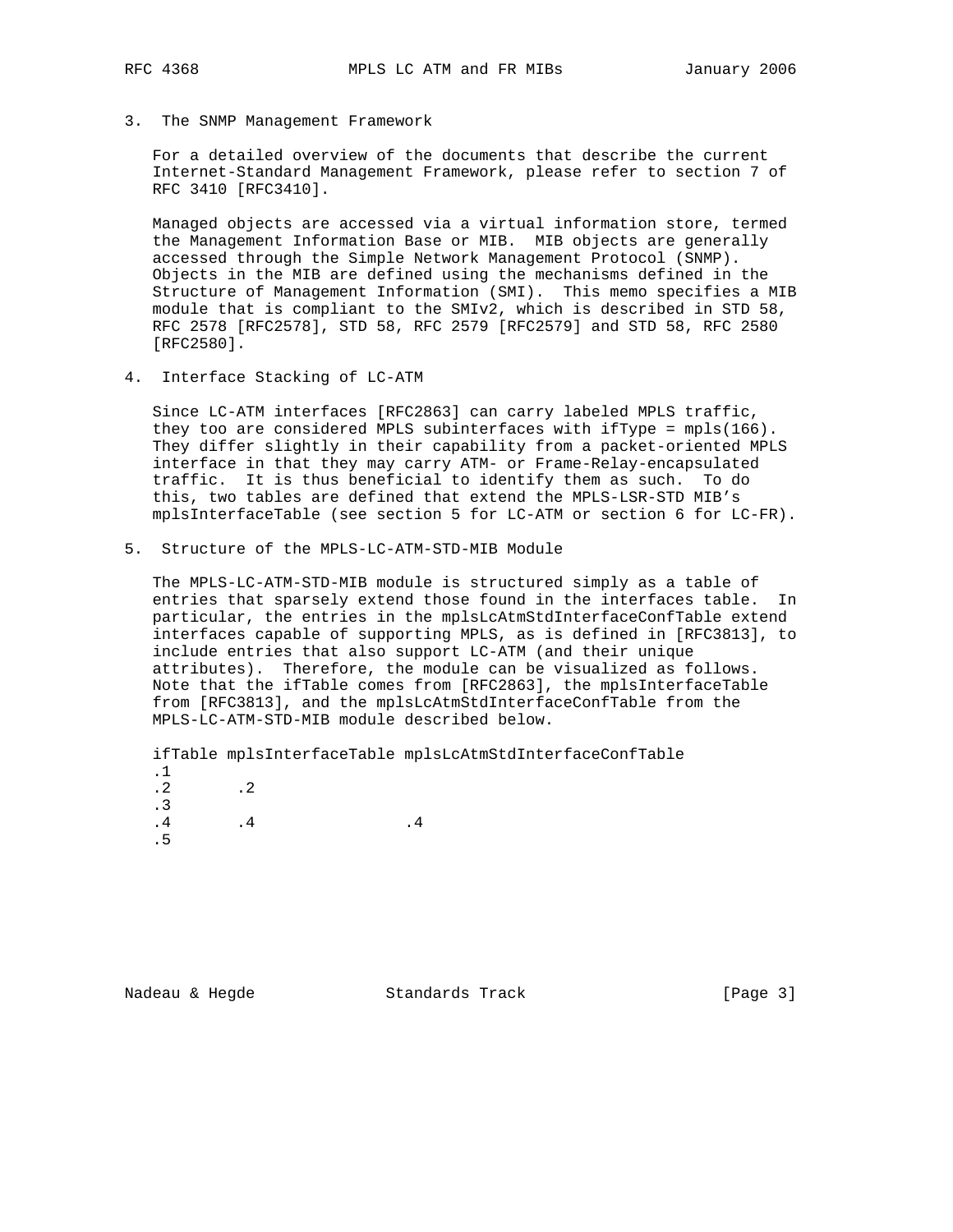In the example shown above, five interfaces exist on the device in question. Of those interfaces, those with ifIndex = .2 and .4 are of ifType = mpls(166) indicating that they are capable of MPLS. Of those two, the entry with index .4 is capable of MPLS LC-ATM operations.

 Note that the label partition model utilized by the authors of this document reflects widespread implementation and is seen by the MPLS working group as sufficiently flexible to meet the operational needs, even if it is more restrictive than [RFC3035] allows. To this end, we have limited the control and unlabeled VPI and VCI to single values. Note that mplsLcAtmStdUnlabTrafVci and mplsLcAtmStdCtrlVci MUST not be equal; nor should mplsLcAtmStdCtrlVpi or mplsLcAtmStdUnlabTrafVpi be equal.

6. Structure of the MPLS-LC-FR-STD-MIB Module

 The MPLS-LC-FR-STD-MIB module is structured simply as a table of entries that sparsely extend those found in the interfaces table. In particular, the entries in the mplsLcFrStdInterfaceConfTable extend interfaces capable of supporting MPLS, as is defined in [RFC3813], to include entries that also support LC-Frame Relay (and their unique attributes). Therefore, the module can be visualized as follows. Note that the ifTable comes from [RFC2863], the mplsInterfaceTable from [RFC3813], and the mplsLcAtmStdInterfaceConfTable from the MPLS-LC-FR-STD-MIB module described below.

 ifTable mplsInterfaceTable mplsLcFrStdInterfaceConfTable .1  $.2$   $.2$  .3  $\begin{tabular}{ccccc} .4 & .4 & .4 \\ \hline \end{tabular}$ .5

 In the example shown above, five interfaces exist on the device in question. Of those interfaces, those with ifIndex = .2 and .4 are of ifType = mpls(166) indicating that they are capable of MPLS. Of those two, the entry with index .4 is capable of MPLS LC-Frame Relay operations.

 Note that even though the architecture as described in [RFC3034] calls for supporting mixed labeled and unlabeled traffic, this MIB does not support that, as this capability does not seem to be used operationally. Note that the DLCI ranges represented by mplsLcFrStdTrafficMinDlci to mplsLcFrStdTrafficMaxDlci and mplsLcFrStdCtrlMinDlci to mplsLcFrStdCtrlMaxDlci MUST not overlap.

Nadeau & Hegde Standards Track [Page 4]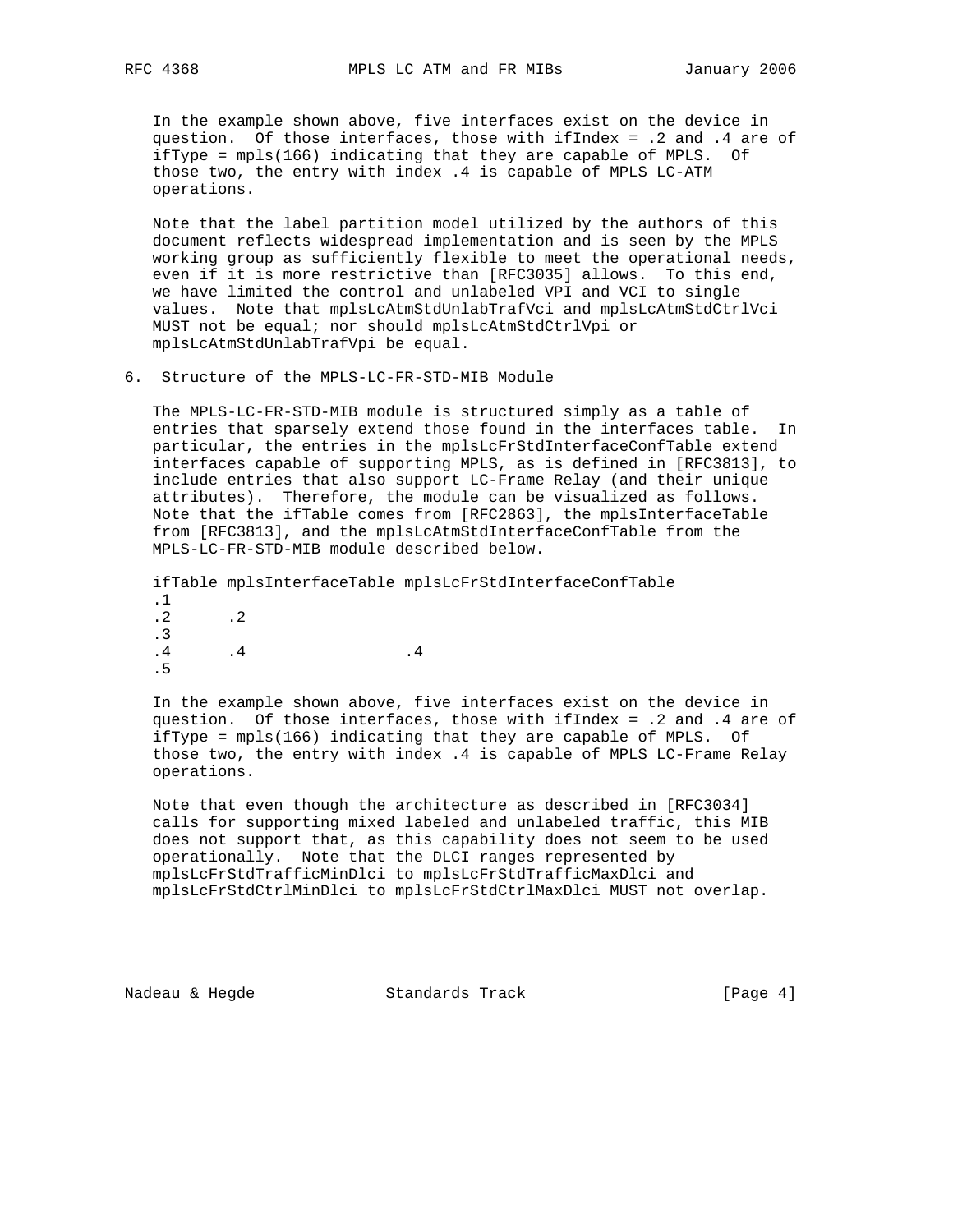7. MPLS Label-Controlled ATM MIB Definitions

```
 The following MIB module imports from [RFC2514], [RFC3811], and
    [RFC3813].
    MPLS-LC-ATM-STD-MIB DEFINITIONS ::= BEGIN
    IMPORTS
       MODULE-IDENTITY, OBJECT-TYPE
           FROM SNMPv2-SMI
       MODULE-COMPLIANCE, OBJECT-GROUP
          FROM SNMPv2-CONF
       RowStatus, StorageType, TruthValue
          FROM SNMPv2-TC
       AtmVpIdentifier
           FROM ATM-TC-MIB
       mplsStdMIB, MplsAtmVcIdentifier
           FROM MPLS-TC-STD-MIB
       mplsInterfaceIndex
          FROM MPLS-LSR-STD-MIB
        ;
    mplsLcAtmStdMIB MODULE-IDENTITY
       LAST-UPDATED "200601120000Z" -- 12 January 2006
       ORGANIZATION "Multiprotocol Label Switching (MPLS) Working Group"
        CONTACT-INFO
                      Thomas D. Nadeau
             Postal: Cisco Systems, Inc.
                       250 Apollo Drive
                       Chelmsford, MA 01824
              Tel: +1-978-244-3051
              Email: tnadeau@cisco.com
                       Subrahmanya Hegde
              Postal: Cisco Systems, Inc.
                       225 East Tazman Drive
              Tel: +1-408-525-6562
              Email: subrah@cisco.com
             General comments should be sent to mpls@uu.net
" "The Contract of the Contract of the Contract of the Contract of the Contract of the Contract of the Contract of the Contract of the Contract of the Contract of the Contract of the Contract of the Contract of the Contrac
        DESCRIPTION
             "This MIB module contains managed object definitions for
             MPLS Label-Controlled ATM interfaces as defined in
             [RFC3035].
              Copyright (C) The Internet Society (2006). This
              version of this MIB module is part of RFC 4368; see
              the RFC itself for full legal notices."
```
Nadeau & Hegde Standards Track (Page 5)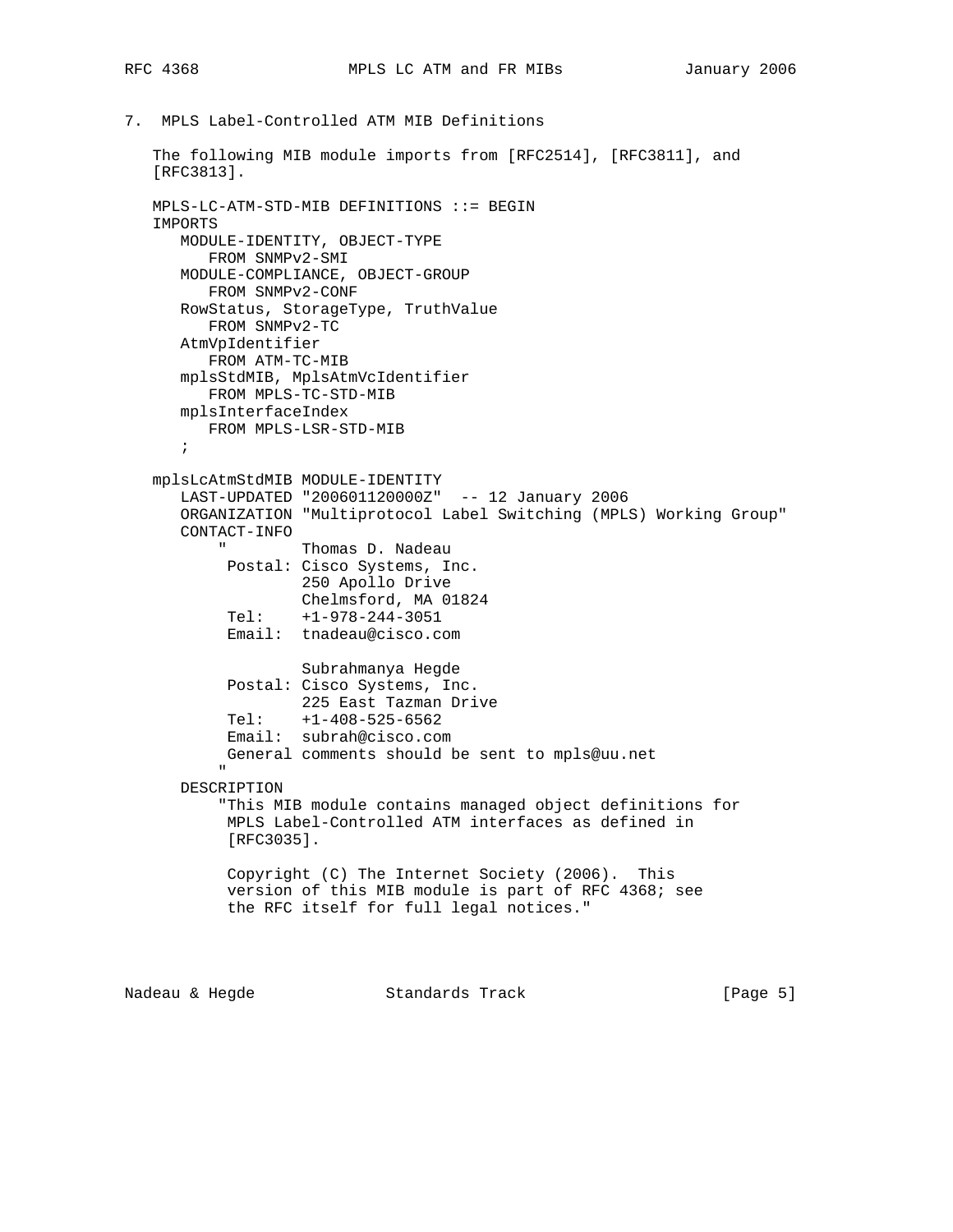-- Revision history. REVISION "200601120000Z" -- 12 January 2006 DESCRIPTION "Initial revision, published as part of RFC 4368."  $::=$  { mplsStdMIB 9 } -- Top level components of this MIB module. -- Tables, Scalars, Notifications, Conformance mplsLcAtmStdNotifications OBJECT IDENTIFIER ::= { mplsLcAtmStdMIB 0 } mplsLcAtmStdObjects OBJECT IDENTIFIER ::= { mplsLcAtmStdMIB 1 } mplsLcAtmStdConformance OBJECT IDENTIFIER ::= { mplsLcAtmStdMIB 2 } -- MPLS LC-ATM Interface Configuration Table. mplsLcAtmStdInterfaceConfTable OBJECT-TYPE SYNTAX SEQUENCE OF MplsLcAtmStdInterfaceConfEntry MAX-ACCESS not-accessible STATUS current DESCRIPTION "This table specifies per-interface MPLS LC-ATM capability and associated information. In particular, this table sparsely extends the MPLS-LSR-STD-MIB's mplsInterfaceConfTable." ::= { mplsLcAtmStdObjects 1 } mplsLcAtmStdInterfaceConfEntry OBJECT-TYPE SYNTAX MplsLcAtmStdInterfaceConfEntry MAX-ACCESS not-accessible STATUS current DESCRIPTION "An entry in this table is created by an LSR for every interface capable of supporting MPLS LC-ATM. Each entry in this table will exist only if a corresponding entry in ifTable and mplsInterfaceConfTable exists. If the associated entries in ifTable and mplsInterfaceConfTable are deleted, the corresponding entry in this table must also be deleted shortly thereafter." INDEX { mplsInterfaceIndex } ::= { mplsLcAtmStdInterfaceConfTable 1 } MplsLcAtmStdInterfaceConfEntry ::= SEQUENCE { mplsLcAtmStdCtrlVpi AtmVpIdentifier, mplsLcAtmStdCtrlVci MplsAtmVcIdentifier,

Nadeau & Hegde Standards Track (Page 6)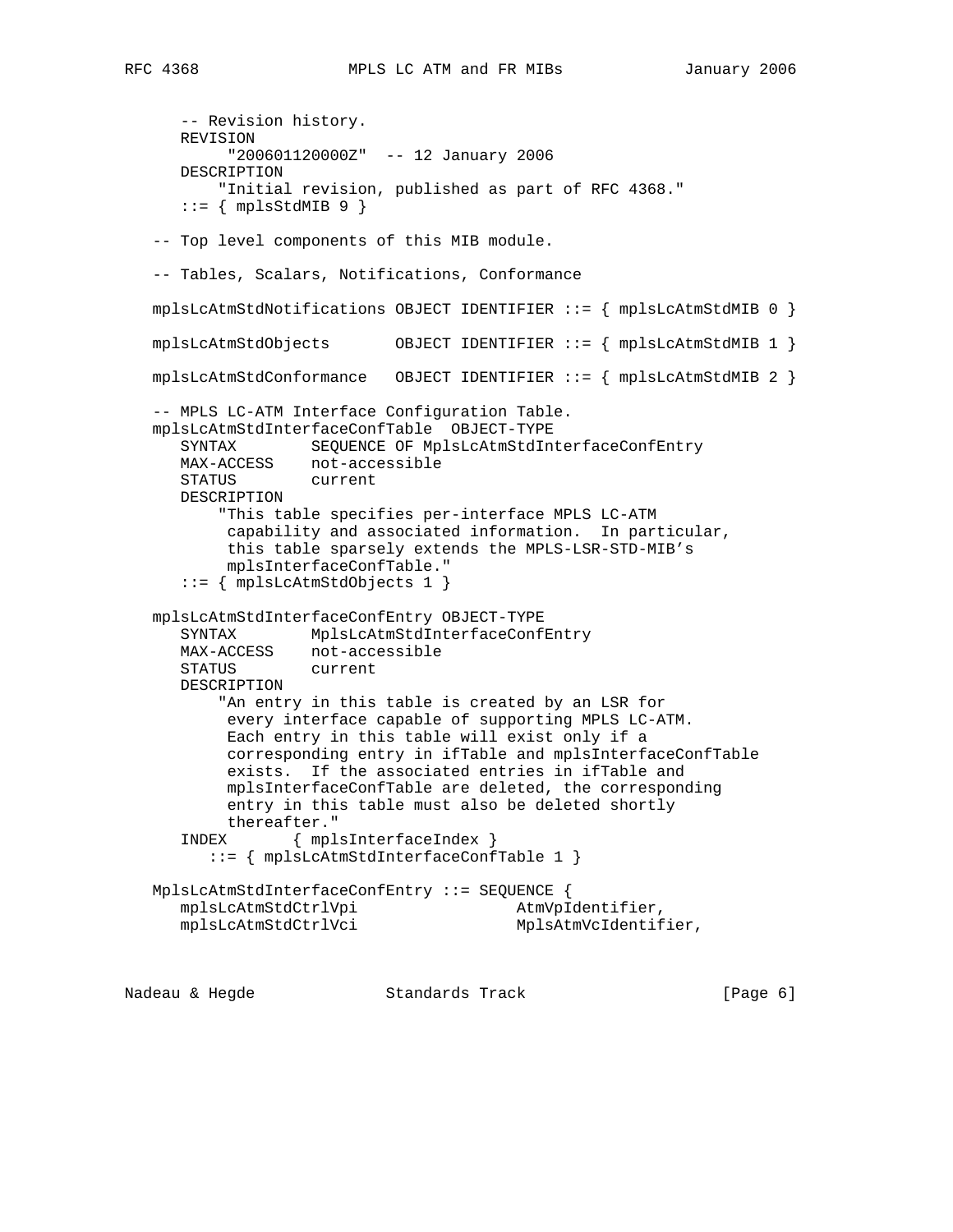```
mplsLcAtmStdUnlabTrafVpi               AtmVpIdentifier,
 mplsLcAtmStdUnlabTrafVci MplsAtmVcIdentifier,
mplsLcAtmStdVcMerge TruthValue,
 mplsLcAtmVcDirectlyConnected TruthValue,
 mplsLcAtmLcAtmVPI AtmVpIdentifier,
 mplsLcAtmStdIfConfRowStatus RowStatus,
 mplsLcAtmStdIfConfStorageType StorageType
   }
   mplsLcAtmStdCtrlVpi OBJECT-TYPE
      SYNTAX AtmVpIdentifier
 MAX-ACCESS read-create
 STATUS current
      DESCRIPTION
          "This is the VPI value over which this
          LSR is willing to accept control traffic on
          this interface."
      ::= { mplsLcAtmStdInterfaceConfEntry 1 }
   mplsLcAtmStdCtrlVci OBJECT-TYPE
      SYNTAX MplsAtmVcIdentifier
      MAX-ACCESS read-create
      STATUS current
      DESCRIPTION
          "This is the VCI value over which this
          LSR is willing to accept control traffic
          on this interface."
      ::= { mplsLcAtmStdInterfaceConfEntry 2 }
   mplsLcAtmStdUnlabTrafVpi OBJECT-TYPE
     SYNTAX AtmVpIdentifier
 MAX-ACCESS read-create
 STATUS current
      DESCRIPTION
          "This is the VPI value over which this
          LSR is willing to accept unlabeled traffic
          on this interface."
      ::= { mplsLcAtmStdInterfaceConfEntry 3 }
   mplsLcAtmStdUnlabTrafVci OBJECT-TYPE
      SYNTAX MplsAtmVcIdentifier
      MAX-ACCESS read-create
      STATUS current
      DESCRIPTION
         "This is the VCI value over which this
          LSR is willing to accept unlabeled traffic
          on this interface."
      ::= { mplsLcAtmStdInterfaceConfEntry 4 }
```
Nadeau & Hegde Standards Track [Page 7]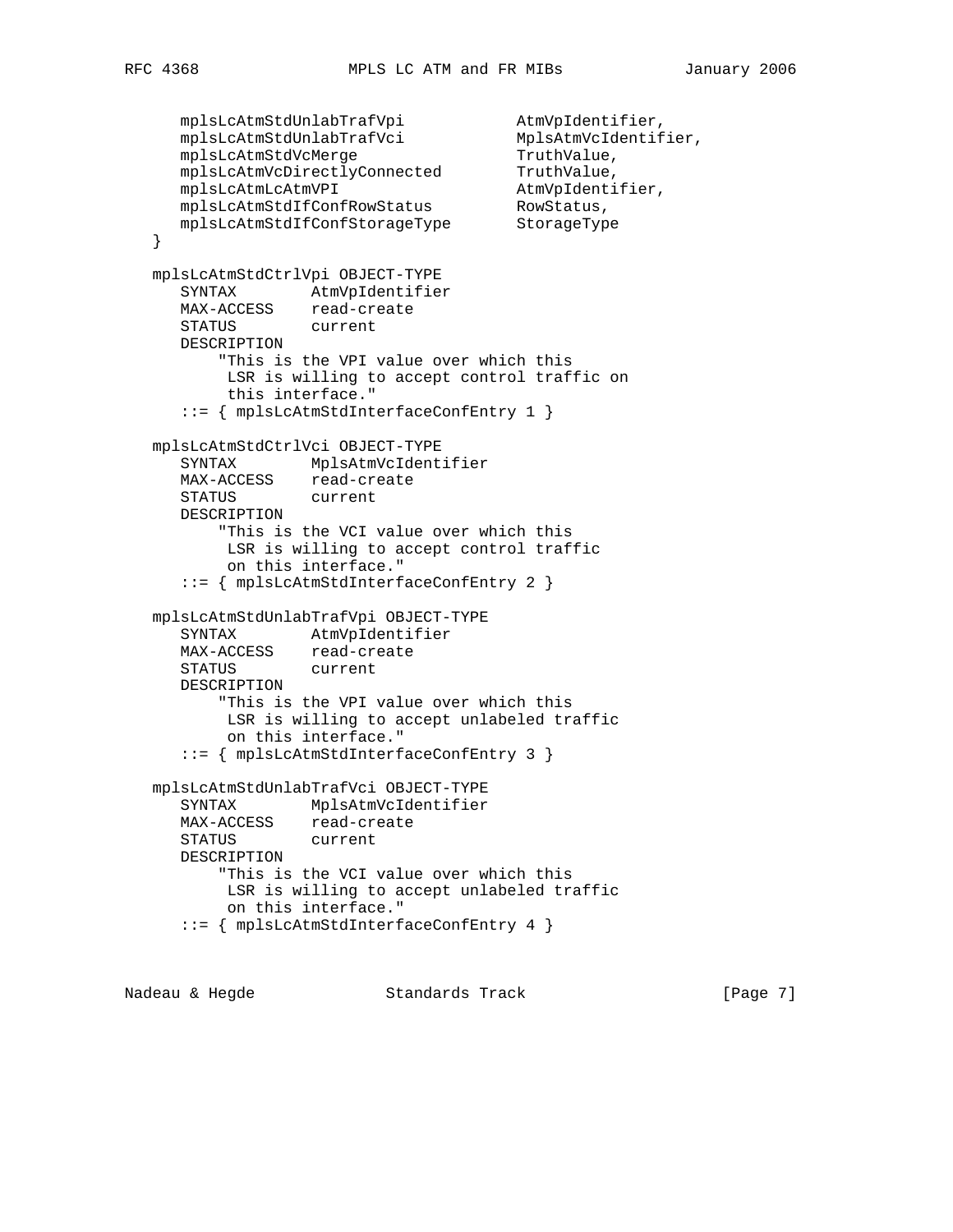```
 mplsLcAtmStdVcMerge OBJECT-TYPE
 SYNTAX TruthValue
 MAX-ACCESS read-create
      STATUS current
      DESCRIPTION
         "If set to true(1), indicates that this interface
           is capable of ATM VC merge; otherwise, it MUST
           be set to false(2)."
     DEFVAL { false }
      ::= { mplsLcAtmStdInterfaceConfEntry 5 }
   mplsLcAtmVcDirectlyConnected OBJECT-TYPE
      SYNTAX TruthValue
      MAX-ACCESS read-create
      STATUS current
      DESCRIPTION
        "This value indicates whether an LC-ATM is directly
         or indirectly (by means of a VP) connected. If set to
         true(1), indicates that this interface is directly
         connected LC-ATM; otherwise, it MUST be set to
         false(2). Note that although it can be intimated
         from RFC 3057 that multiple VPs may be used,
         in practice only a single one is used, and therefore
         the authors of this MIB module have chosen to model
         it as such."
      DEFVAL { true }
      ::= { mplsLcAtmStdInterfaceConfEntry 6 }
   mplsLcAtmLcAtmVPI OBJECT-TYPE
      SYNTAX AtmVpIdentifier
 MAX-ACCESS read-create
 STATUS current
      DESCRIPTION
        "This is the VPI value used for indirectly
         connected LC-ATM interfaces. For these
         interfaces, the VPI field is not
         available to MPLS, and the label MUST be
         encoded entirely within the VCI field
         (see [RFC3035]). If the interface is directly
         connected, this value MUST be set to zero."
     DEFVAL { 0 }
      ::= { mplsLcAtmStdInterfaceConfEntry 7 }
   mplsLcAtmStdIfConfRowStatus OBJECT-TYPE
      SYNTAX RowStatus
      MAX-ACCESS read-create
      STATUS current
      DESCRIPTION
```
Nadeau & Hegde Standards Track [Page 8]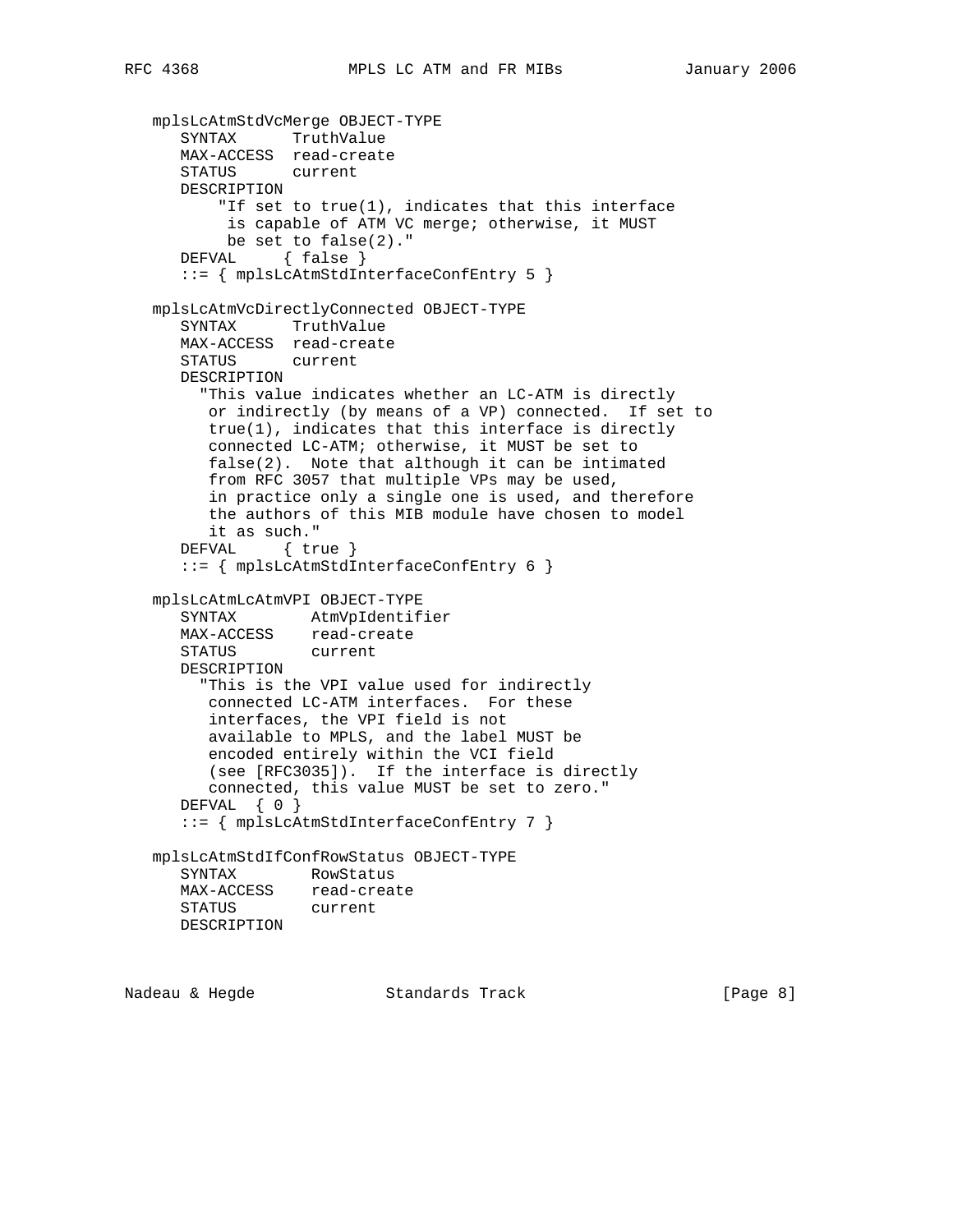```
 "This object is used to create and
         delete entries in this table. When configuring
         entries in this table, the corresponding
         ifEntry and mplsInterfaceConfEntry
         MUST exist beforehand. If a manager attempts to
         create an entry for a corresponding
         mplsInterfaceConfEntry that does not support LC-ATM,
         the agent MUST return an inconsistentValue error.
         If this table is implemented read-only, then the
         agent must set this object to active(1) when this
         row is made active. If this table is implemented
         writable, then an agent MUST not allow modification
         to its objects once this value is set to active(1),
         except to mplsLcAtmStdIfConfRowStatus and
         mplsLcAtmStdIfConfStorageType."
    ::= { mplsLcAtmStdInterfaceConfEntry 8 }
  mplsLcAtmStdIfConfStorageType OBJECT-TYPE
    SYNTAX StorageType
    MAX-ACCESS read-create
    STATUS current
    DESCRIPTION
        "The storage type for this conceptual row.
         Conceptual rows having the value 'permanent(4)'
         need not allow write-access to any columnar
         objects in the row."
    DEFVAL { nonVolatile }
    ::= { mplsLcAtmStdInterfaceConfEntry 9 }
 -- End of mplsLcAtmStdInterfaceConfTable
 -- Module compliance.
 mplsLcAtmStdCompliances
    OBJECT IDENTIFIER ::= { mplsLcAtmStdConformance 1 }
 mplsLcAtmStdGroups
    OBJECT IDENTIFIER ::= { mplsLcAtmStdConformance 2 }
 -- Compliance requirement for full compliance
 mplsLcAtmStdModuleFullCompliance MODULE-COMPLIANCE
    STATUS current
    DESCRIPTION
        "Compliance statement for agents that provide
         full support for MPLS-LC-ATM-STD-MIB. Such
         devices can be monitored and also be configured
         using this MIB module."
```
Nadeau & Hegde Standards Track [Page 9]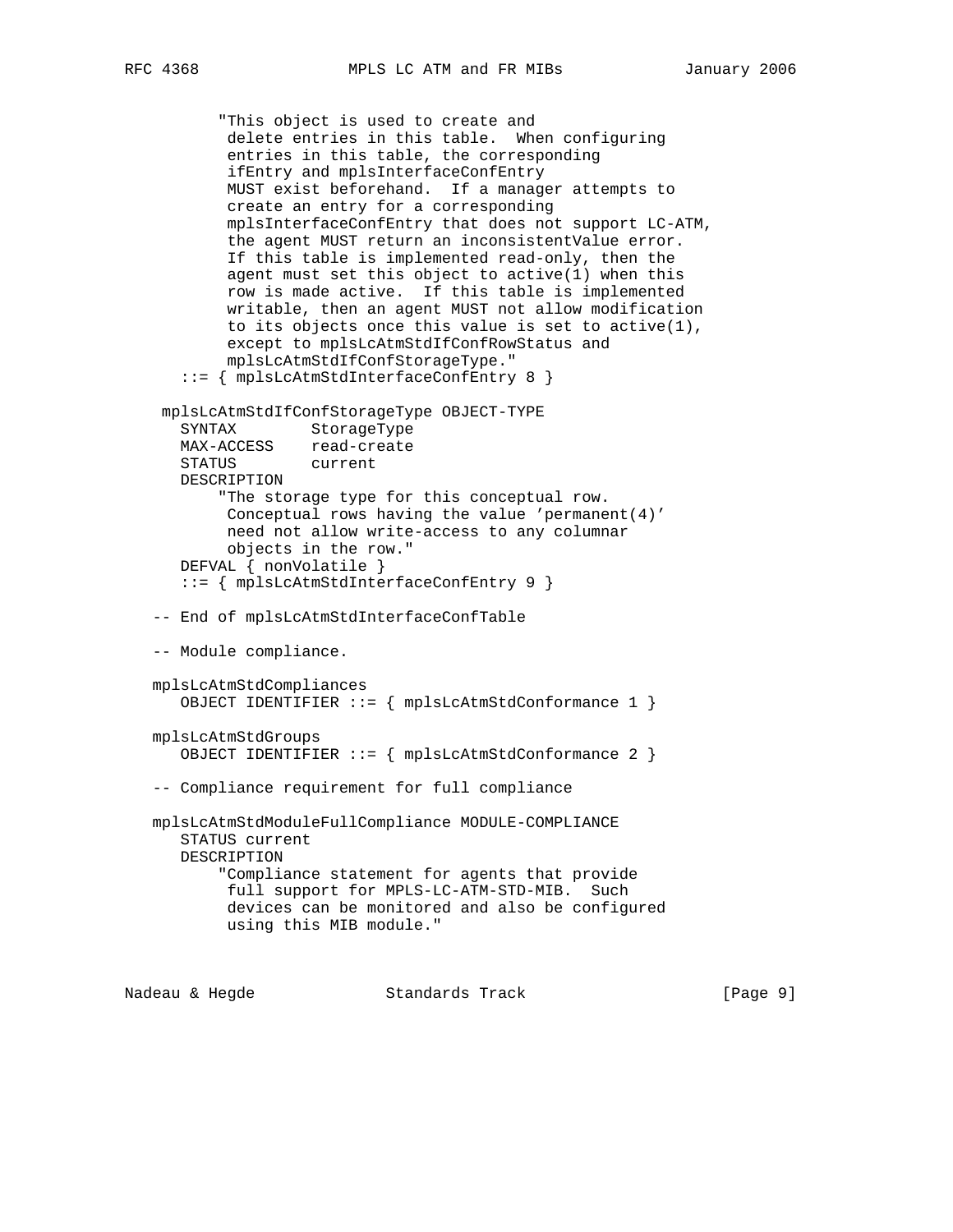```
 MODULE -- this module
          MANDATORY-GROUPS {
              mplsLcAtmStdIfGroup
           }
 OBJECT mplsLcAtmStdIfConfRowStatus
SYNTAX RowStatus { active(1), notInService(2) }
           WRITE-SYNTAX RowStatus { active(1), notInService(2),
                                       createAndGo(4), destroy(6)
 }
           DESCRIPTION "Support for createAndWait and notReady is
                         not required."
       ::= { mplsLcAtmStdCompliances 1 }
    -- Compliance requirement for read-only implementations.
   mplsLcAtmStdModuleReadOnlyCompliance MODULE-COMPLIANCE
       STATUS current
       DESCRIPTION
            "Compliance requirement for implementations that only
             provide read-only support for MPLS-LC-ATM-STD-MIB.
             Such devices can be monitored but cannot be configured
            using this MIB module.
" "The Contract of the Contract of the Contract of the Contract of the Contract of the Contract of the Contract of the Contract of the Contract of the Contract of the Contract of the Contract of the Contract of the Contrac
       MODULE -- this module
           MANDATORY-GROUPS {
             mplsLcAtmStdIfGroup
           }
           -- mplsLcAtmStdInterfaceConfTable
           OBJECT mplsLcAtmStdCtrlVpi
           MIN-ACCESS read-only
           DESCRIPTION
               "Write access is not required."
           OBJECT mplsLcAtmStdCtrlVci
           MIN-ACCESS read-only
           DESCRIPTION
               "Write access is not required."
           OBJECT mplsLcAtmStdUnlabTrafVpi
           MIN-ACCESS read-only
           DESCRIPTION
               "Write access is not required."
           OBJECT mplsLcAtmStdUnlabTrafVci
```
Nadeau & Hegde Standards Track [Page 10]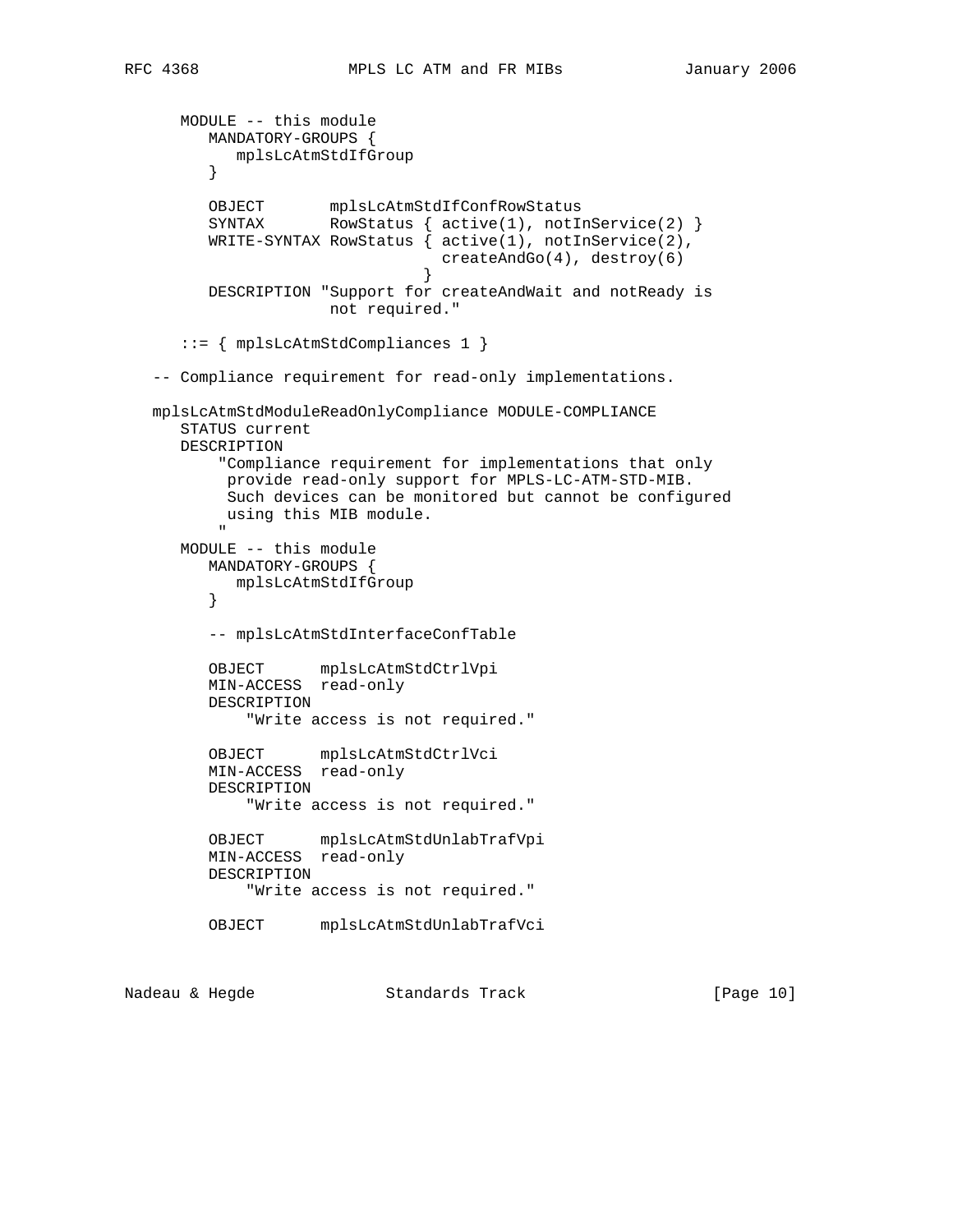```
 MIN-ACCESS read-only
         DESCRIPTION
             "Write access is not required."
 OBJECT mplsLcAtmStdVcMerge
 MIN-ACCESS read-only
         DESCRIPTION
             "Write access is not required."
 OBJECT mplsLcAtmStdIfConfRowStatus
SYNTAX RowStatus { active(1) }
         MIN-ACCESS read-only
         DESCRIPTION "Write access is not required."
         OBJECT mplsLcAtmVcDirectlyConnected
         MIN-ACCESS read-only
         DESCRIPTION
             "Write access is not required."
         OBJECT mplsLcAtmLcAtmVPI
         MIN-ACCESS read-only
         DESCRIPTION
             "Write access is not required."
 OBJECT mplsLcAtmStdIfConfStorageType
 MIN-ACCESS read-only
         DESCRIPTION
             "Write access is not required."
      ::= { mplsLcAtmStdCompliances 2 }
   -- Units of conformance.
   mplsLcAtmStdIfGroup OBJECT-GROUP
      OBJECTS {
                mplsLcAtmStdCtrlVpi,
                mplsLcAtmStdCtrlVci,
                mplsLcAtmStdUnlabTrafVpi,
                mplsLcAtmStdUnlabTrafVci,
                mplsLcAtmStdVcMerge,
                mplsLcAtmVcDirectlyConnected,
                mplsLcAtmLcAtmVPI,
               mplsLcAtmStdIfConfRowStatus,
               mplsLcAtmStdIfConfStorageType
       }
      STATUS current
      DESCRIPTION
             "Collection of objects needed for MPLS LC-ATM
```
Nadeau & Hegde Standards Track [Page 11]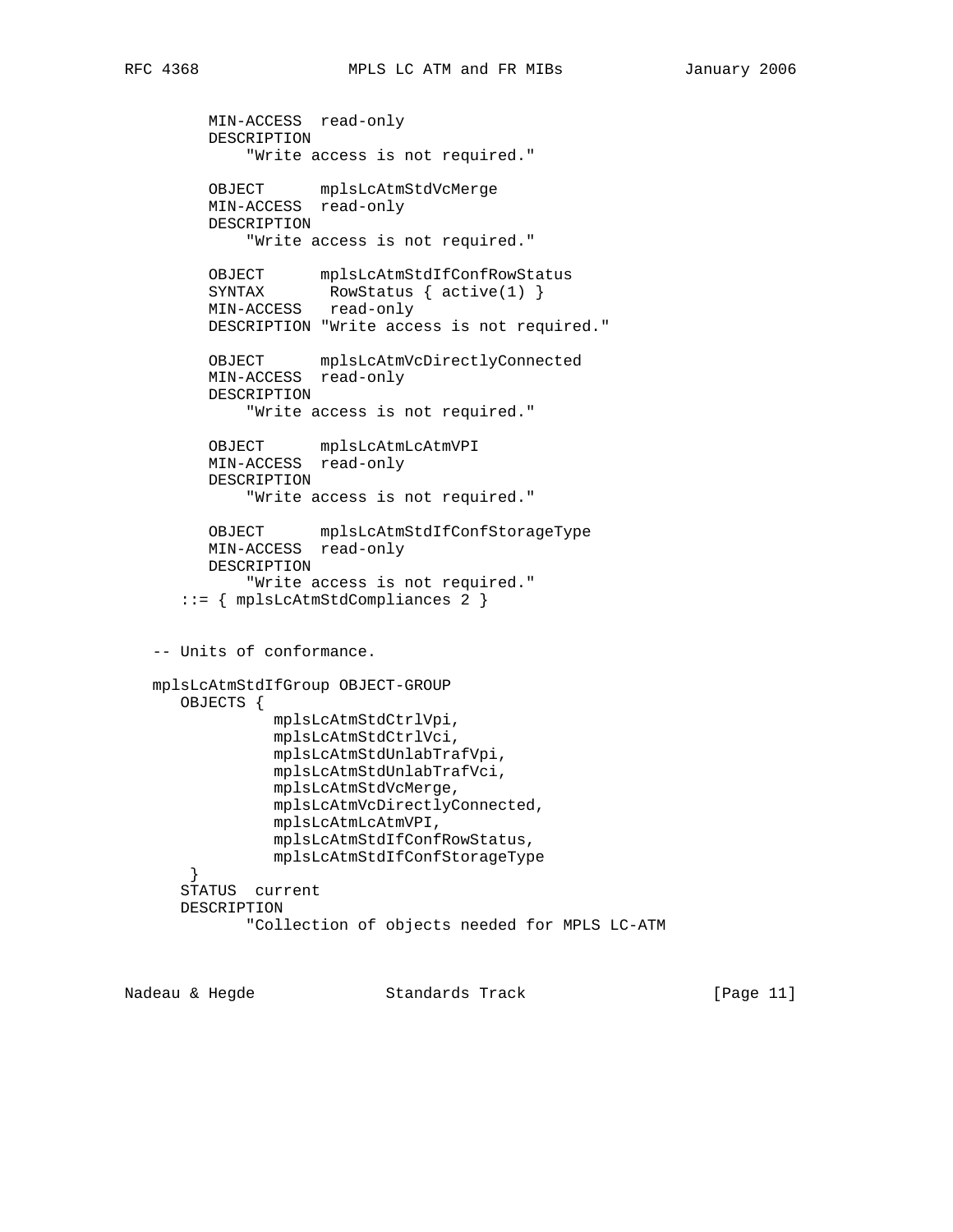```
 interface configuration."
        ::= { mplsLcAtmStdGroups 1 }
    END
8. MPLS Label-Controlled Frame Relay MIB Definitions
    The following MIB module imports from [RFC2115], [RFC3811], and
    [RFC3813].
    MPLS-LC-FR-STD-MIB DEFINITIONS ::= BEGIN
    IMPORTS
       MODULE-IDENTITY, OBJECT-TYPE
          FROM SNMPv2-SMI
        MODULE-COMPLIANCE, OBJECT-GROUP
           FROM SNMPv2-CONF
        RowStatus, StorageType
           FROM SNMPv2-TC
        mplsInterfaceIndex
           FROM MPLS-LSR-STD-MIB
        DLCI
           FROM FRAME-RELAY-DTE-MIB
        mplsStdMIB
          FROM MPLS-TC-STD-MIB
        ;
    mplsLcFrStdMIB MODULE-IDENTITY
        LAST-UPDATED "200601120000Z" -- 12 January 2006
        ORGANIZATION "Multiprotocol Label Switching (MPLS) Working Group"
        CONTACT-INFO
                      Thomas D. Nadeau
                       Cisco Systems, Inc.
              Email: tnadeau@cisco.com
                        Subrahmanya Hegde
              Email: subrah@cisco.com
              General comments should be sent to mpls@uu.net
" "The Contract of the Contract of the Contract of the Contract of the Contract of the Contract of the Contract of the Contract of the Contract of the Contract of the Contract of the Contract of the Contract of the Contrac
        DESCRIPTION
             "This MIB module contains managed object definitions for
              MPLS Label-Controlled Frame-Relay interfaces as defined
              in (RFC3034).
              Copyright (C) The Internet Society (2006). This
              version of this MIB module is part of RFC 4368; see
              the RFC itself for full legal notices."
```
Nadeau & Hegde Standards Track [Page 12]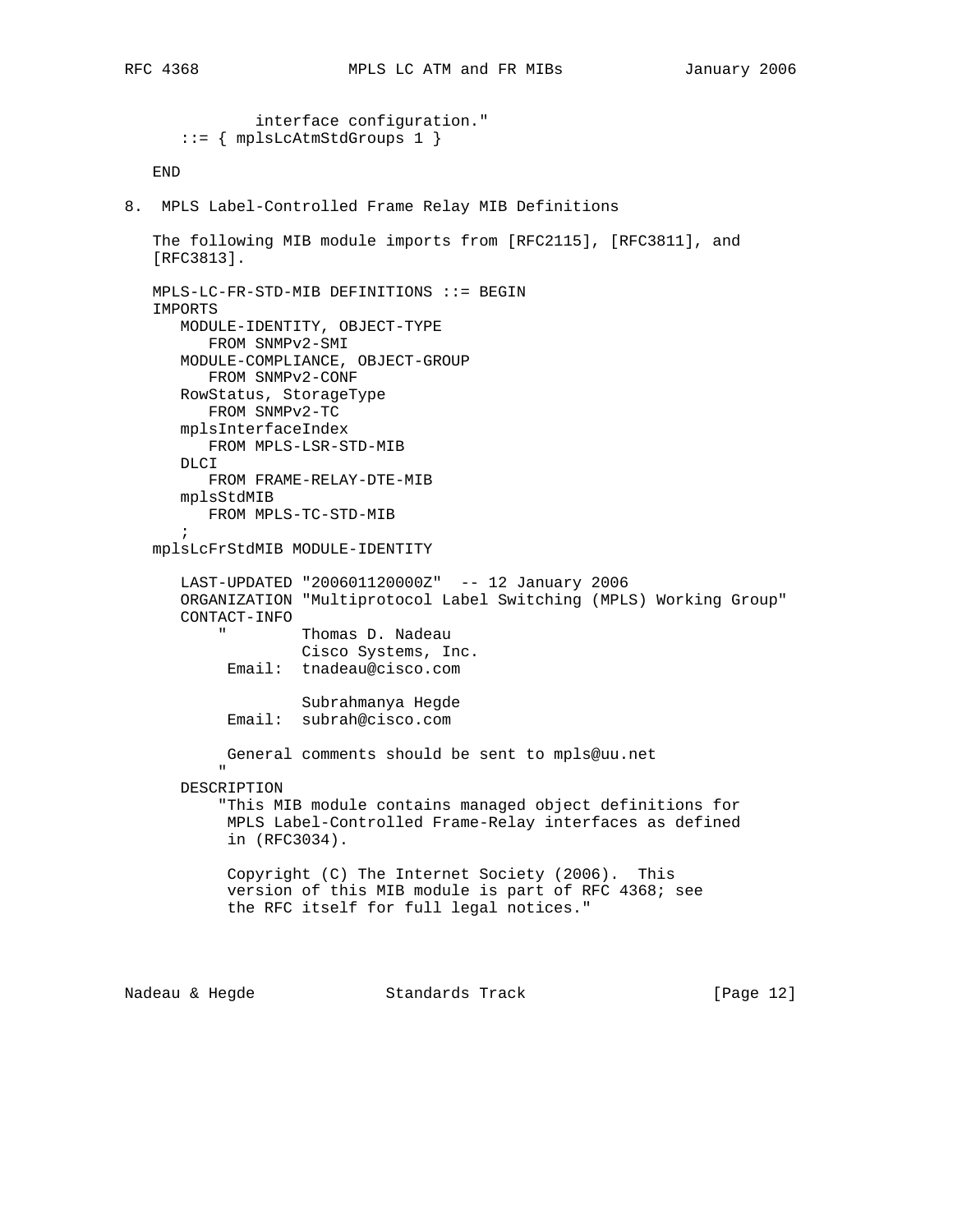```
 -- Revision history.
      REVISION
           "200601120000Z" -- 12 January 2006
      DESCRIPTION
          "Initial revision, published as part of RFC 4368."
     ::= { mplsStdMIB 10 }
   -- Top level components of this MIB module.
   -- Tables, Scalars, Notifications, Conformance
   mplsLcFrStdNotifications OBJECT IDENTIFIER ::= { mplsLcFrStdMIB 0 }
   mplsLcFrStdObjects OBJECT IDENTIFIER ::= { mplsLcFrStdMIB 1 }
  mplsLcFrStdConformance OBJECT IDENTIFIER ::= \{ mplsLcFrStdMIB 2 \} -- MPLS LC-FR Interface Configuration Table.
   mplsLcFrStdInterfaceConfTable OBJECT-TYPE
      SYNTAX SEQUENCE OF MplsLcFrStdInterfaceConfEntry
      MAX-ACCESS not-accessible
      STATUS current
      DESCRIPTION
          "This table specifies per-interface MPLS LC-FR
           capability and associated information. In particular,
           this table sparsely extends the MPLS-LSR-STD-MIB's
           mplsInterfaceConfTable."
      ::= { mplsLcFrStdObjects 1 }
   mplsLcFrStdInterfaceConfEntry OBJECT-TYPE
      SYNTAX MplsLcFrStdInterfaceConfEntry
 MAX-ACCESS not-accessible
 STATUS current
      DESCRIPTION
          "An entry in this table is created by an LSR for
           every interface capable of supporting MPLS LC-FR.
           Each entry in this table will exist only if a
           corresponding entry in ifTable and mplsInterfaceConfTable
           exists. If the associated entries in ifTable and
           mplsInterfaceConfTable are deleted, the corresponding
           entry in this table must also be deleted shortly
           thereafter."
      INDEX { mplsInterfaceIndex }
         ::= { mplsLcFrStdInterfaceConfTable 1 }
   MplsLcFrStdInterfaceConfEntry ::= SEQUENCE {
mplsLcFrStdTrafficMinDlci DLCI,
mplsLcFrStdTrafficMaxDlci DLCI,
     mplsLcFrStdCtrlMinDlci DLCI,<br>mplsLcFrStdCtrlMaxDlci DLCI,
     mplsLcFrStdCtrlMaxDlci
      mplsLcFrStdInterfaceConfRowStatus RowStatus,
```
Nadeau & Hegde Standards Track [Page 13]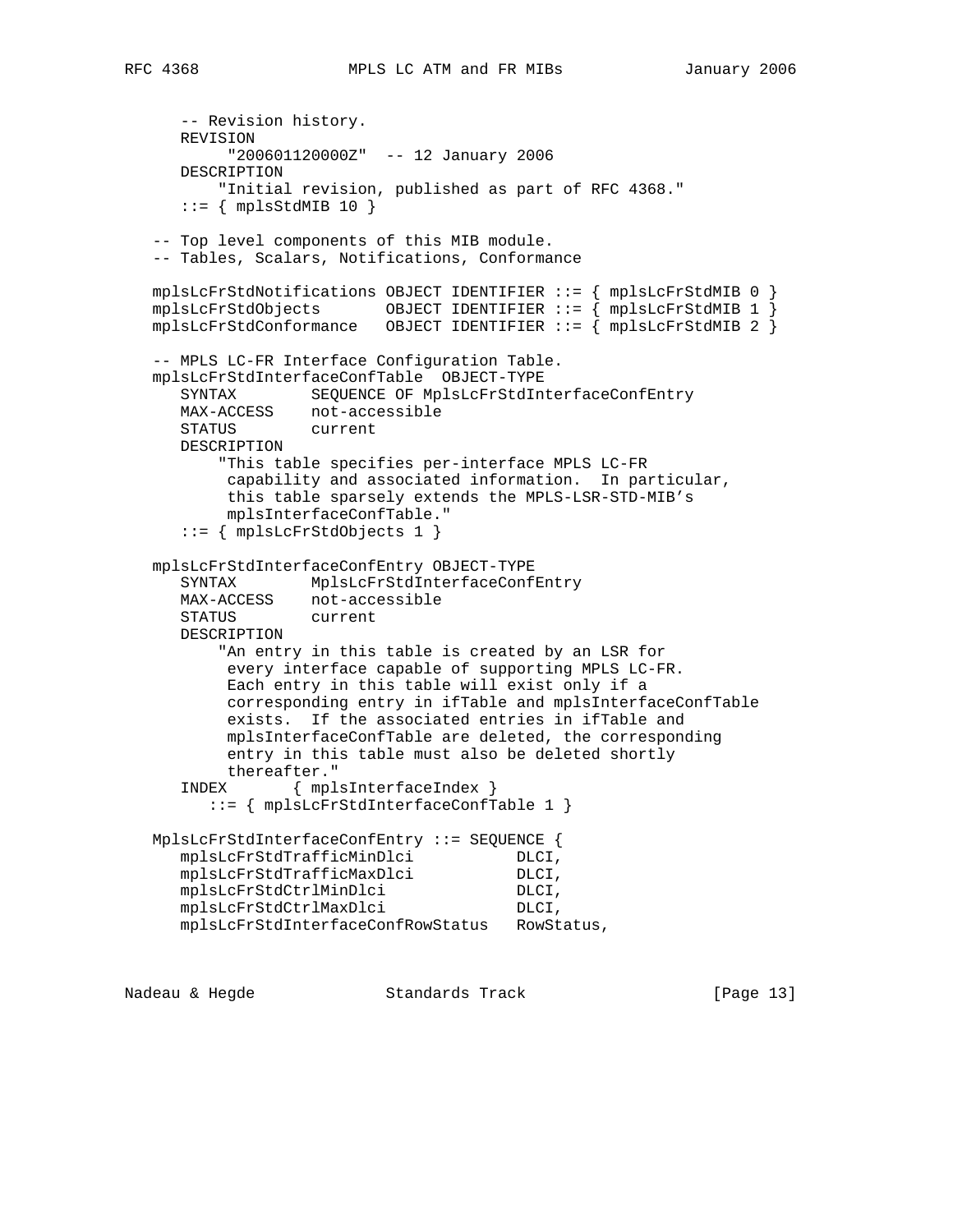```
 mplsLcFrStdInterfaceConfStorageType StorageType
   }
   mplsLcFrStdTrafficMinDlci OBJECT-TYPE
     SYNTAX DLCI
     MAX-ACCESS read-create<br>STATUS current
     STATUS
      DESCRIPTION
          "This is the minimum DLCI value over which this
           LSR is willing to accept traffic on this
           interface."
      ::= { mplsLcFrStdInterfaceConfEntry 1 }
   mplsLcFrStdTrafficMaxDlci OBJECT-TYPE
      SYNTAX DLCI
      MAX-ACCESS read-create
      STATUS current
      DESCRIPTION
          "This is the max DLCI value over which this
           LSR is willing to accept traffic on this
           interface."
      ::= { mplsLcFrStdInterfaceConfEntry 2 }
   mplsLcFrStdCtrlMinDlci OBJECT-TYPE
      SYNTAX DLCI
     MAX-ACCESS read-create
      STATUS current
      DESCRIPTION
          "This is the min DLCI value over which this
           LSR is willing to accept control traffic
           on this interface."
      ::= { mplsLcFrStdInterfaceConfEntry 3 }
   mplsLcFrStdCtrlMaxDlci OBJECT-TYPE
      SYNTAX DLCI
 MAX-ACCESS read-create
 STATUS current
      DESCRIPTION
          "This is the max DLCI value over which this
           LSR is willing to accept control traffic
           on this interface."
      ::= { mplsLcFrStdInterfaceConfEntry 4 }
   mplsLcFrStdInterfaceConfRowStatus OBJECT-TYPE
      SYNTAX RowStatus
      MAX-ACCESS read-create
      STATUS current
      DESCRIPTION
```
Nadeau & Hegde Standards Track [Page 14]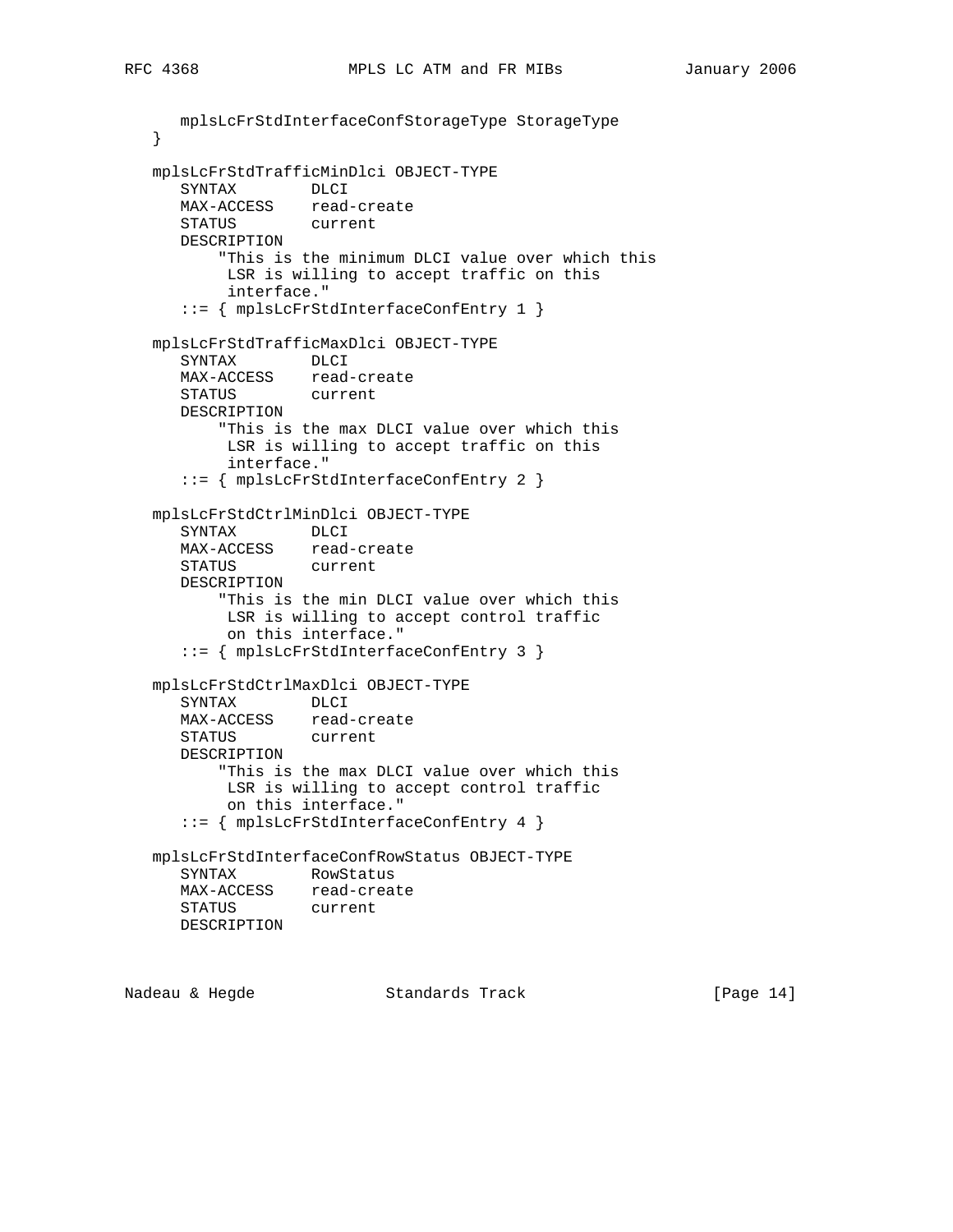```
 "This object is used to create and
            delete entries in this table. When configuring
            entries in this table, the corresponding ifEntry and
            mplsInterfaceConfEntry MUST exist beforehand. If a manager
            attempts to create an entry for a corresponding
            mplsInterfaceConfEntry that does not support LC-FR,
            the agent MUST return an inconsistentValue error.
            If this table is implemented read-only, then the
            agent must set this object to active(1) when this
            row is made active. If this table is implemented
            writable, then an agent MUST not allow modification
            to its objects once this value is set to active(1),
            except to mplsLcFrStdInterfaceConfRowStatus and
            mplsLcFrStdInterfaceConfStorageType."
       ::= { mplsLcFrStdInterfaceConfEntry 5 }
     mplsLcFrStdInterfaceConfStorageType OBJECT-TYPE
       SYNTAX StorageType
      MAX-ACCESS read-create
      STATUS current
      DESCRIPTION
           "The storage type for this conceptual row.
           Conceptual rows having the value 'permanent(4)'
           need not allow write-access to any columnar
           objects in the row."
       DEFVAL { nonVolatile }
       ::= { mplsLcFrStdInterfaceConfEntry 6 }
    -- End of mplsLcFrStdInterfaceConfTable
    -- Module compliance.
   mplsLcFrStdCompliances
      OBJECT IDENTIFIER ::= { mplsLcFrStdConformance 1 }
   mplsLcFrStdGroups
       OBJECT IDENTIFIER ::= { mplsLcFrStdConformance 2 }
    -- Compliance requirement for full compliance
   mplsLcFrStdModuleFullCompliance MODULE-COMPLIANCE
       STATUS current
      DESCRIPTION
           "Compliance statement for agents that provide
           full support for MPLS-LC-FR-STD-MIB. Such
            devices can be monitored and also be configured
           using this MIB module."
Nadeau & Hegde Standards Track [Page 15]
```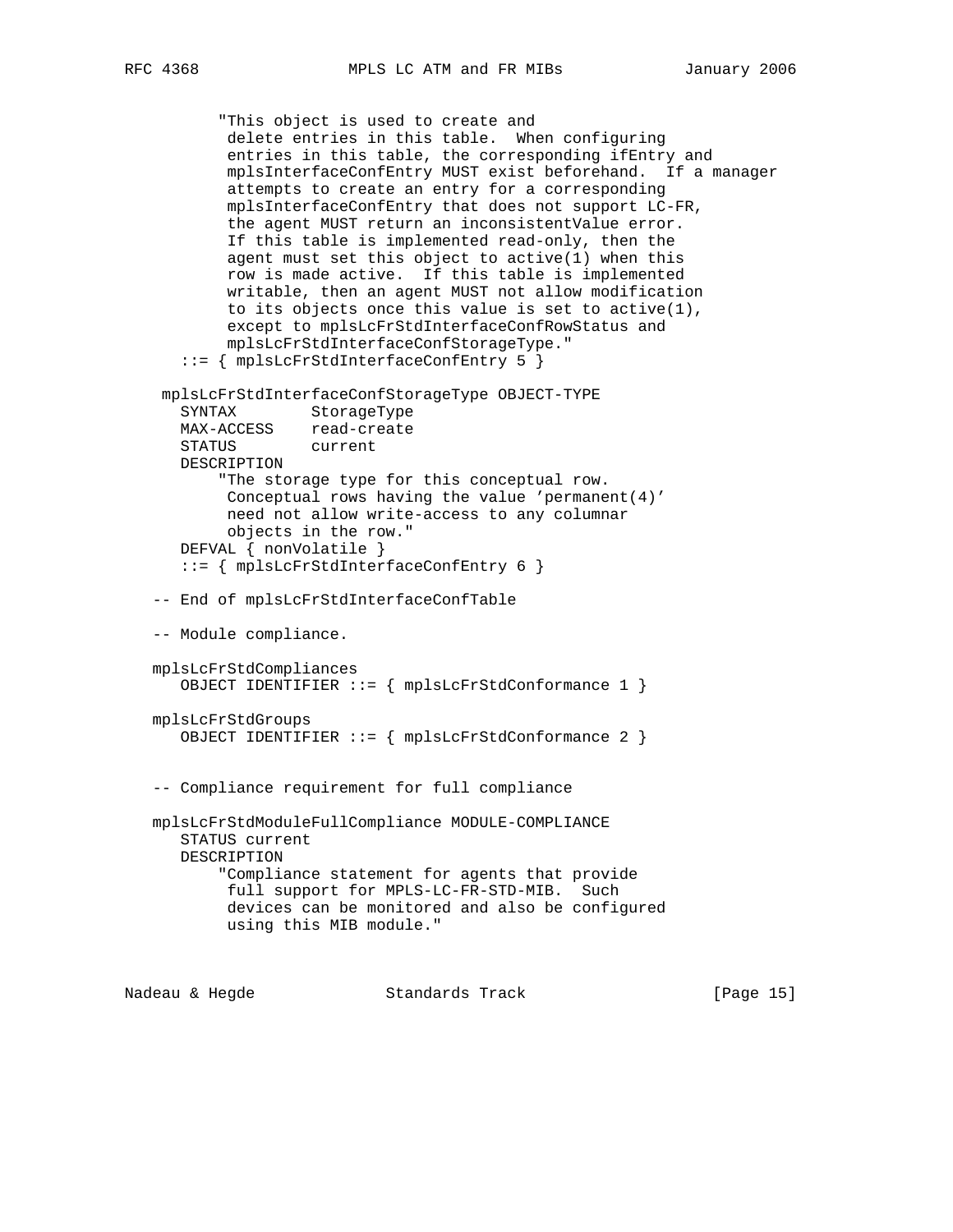```
 MODULE -- this module
           MANDATORY-GROUPS {
              mplsLcFrStdIfGroup
           }
 OBJECT mplsLcFrStdInterfaceConfRowStatus
SYNTAX RowStatus { active(1), notInService(2) }
           WRITE-SYNTAX RowStatus { active(1), notInService(2),
                                       createAndGo(4), destroy(6)
 }
           DESCRIPTION "Support for createAndWait and notReady is
                          not required."
       ::= { mplsLcFrStdCompliances 1 }
    -- Compliance requirement for read-only implementations.
    mplsLcFrStdModuleReadOnlyCompliance MODULE-COMPLIANCE
       STATUS current
       DESCRIPTION
            "Compliance requirement for implementations that only
             provide read-only support for MPLS-LC-FR-STD-MIB.
             Such devices can be monitored but cannot be configured
             using this MIB module.
" "The Contract of the Contract of the Contract of the Contract of the Contract of the Contract of the Contract of the Contract of the Contract of the Contract of the Contract of the Contract of the Contract of the Contrac
       MODULE -- this module
           MANDATORY-GROUPS {
            mplsLcFrStdIfGroup
           }
           -- mplsLcFrStdInterfaceConfTable
           OBJECT mplsLcFrStdTrafficMinDlci
           MIN-ACCESS read-only
           DESCRIPTION
                "Write access is not required."
           OBJECT mplsLcFrStdTrafficMaxDlci
           MIN-ACCESS read-only
           DESCRIPTION
               "Write access is not required."
           OBJECT mplsLcFrStdCtrlMinDlci
           MIN-ACCESS read-only
           DESCRIPTION
                "Write access is not required."
```
Nadeau & Hegde Standards Track [Page 16]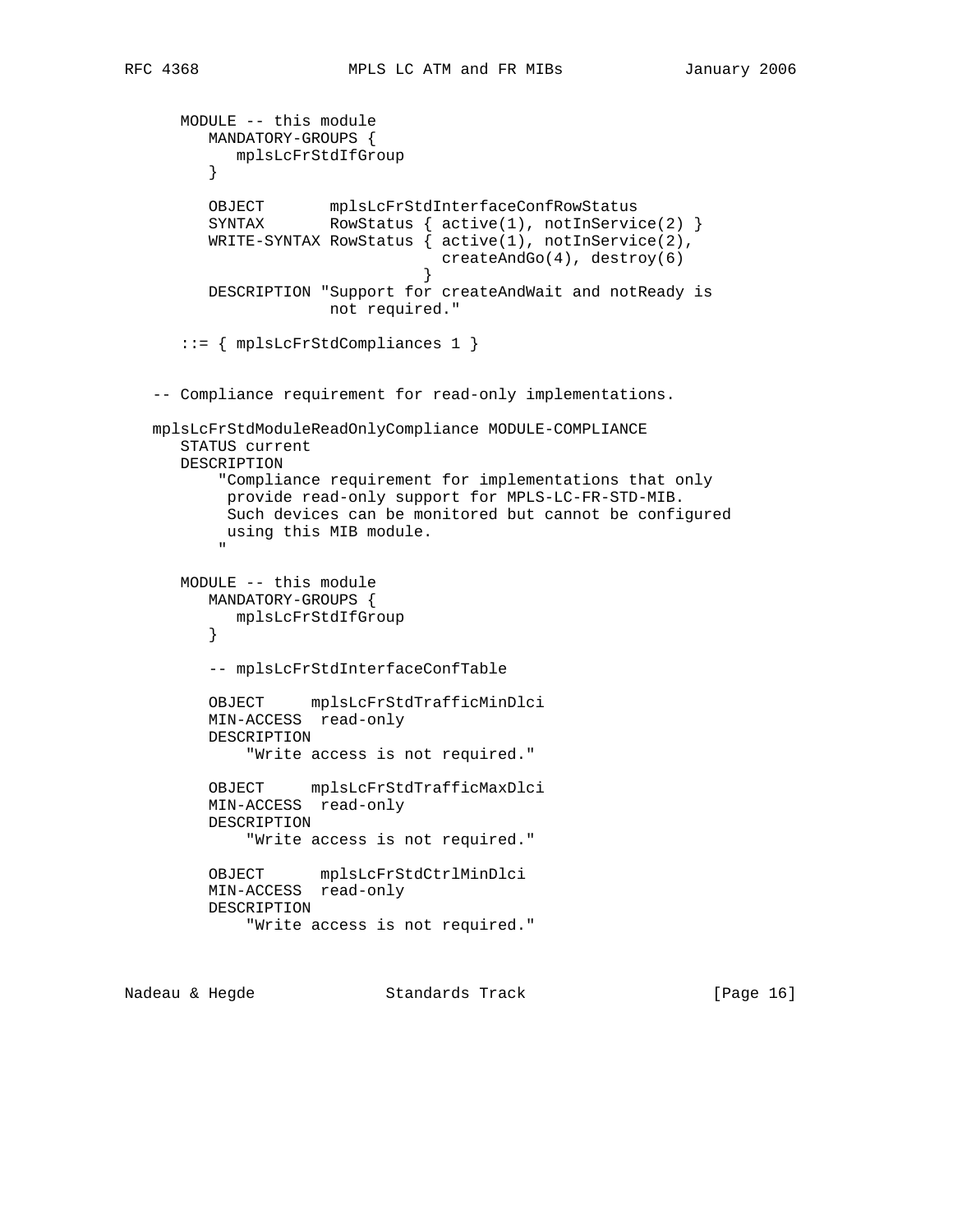```
 OBJECT mplsLcFrStdCtrlMaxDlci
 MIN-ACCESS read-only
         DESCRIPTION
             "Write access is not required."
 OBJECT mplsLcFrStdInterfaceConfRowStatus
SYNTAX RowStatus { active(1) }
         MIN-ACCESS read-only
         DESCRIPTION "Write access is not required."
         OBJECT mplsLcFrStdInterfaceConfStorageType
         MIN-ACCESS read-only
         DESCRIPTION
            "Write access is not required."
      ::= { mplsLcFrStdCompliances 2 }
   -- Units of conformance.
   mplsLcFrStdIfGroup OBJECT-GROUP
      OBJECTS {
           mplsLcFrStdTrafficMinDlci,
           mplsLcFrStdTrafficMaxDlci,
           mplsLcFrStdCtrlMinDlci,
           mplsLcFrStdCtrlMaxDlci,
           mplsLcFrStdInterfaceConfRowStatus,
           mplsLcFrStdInterfaceConfStorageType
       }
      STATUS current
      DESCRIPTION
             "Collection of objects needed for MPLS LC-FR
             interface configuration."
      ::= { mplsLcFrStdGroups 1 }
```
END

Nadeau & Hegde Standards Track [Page 17]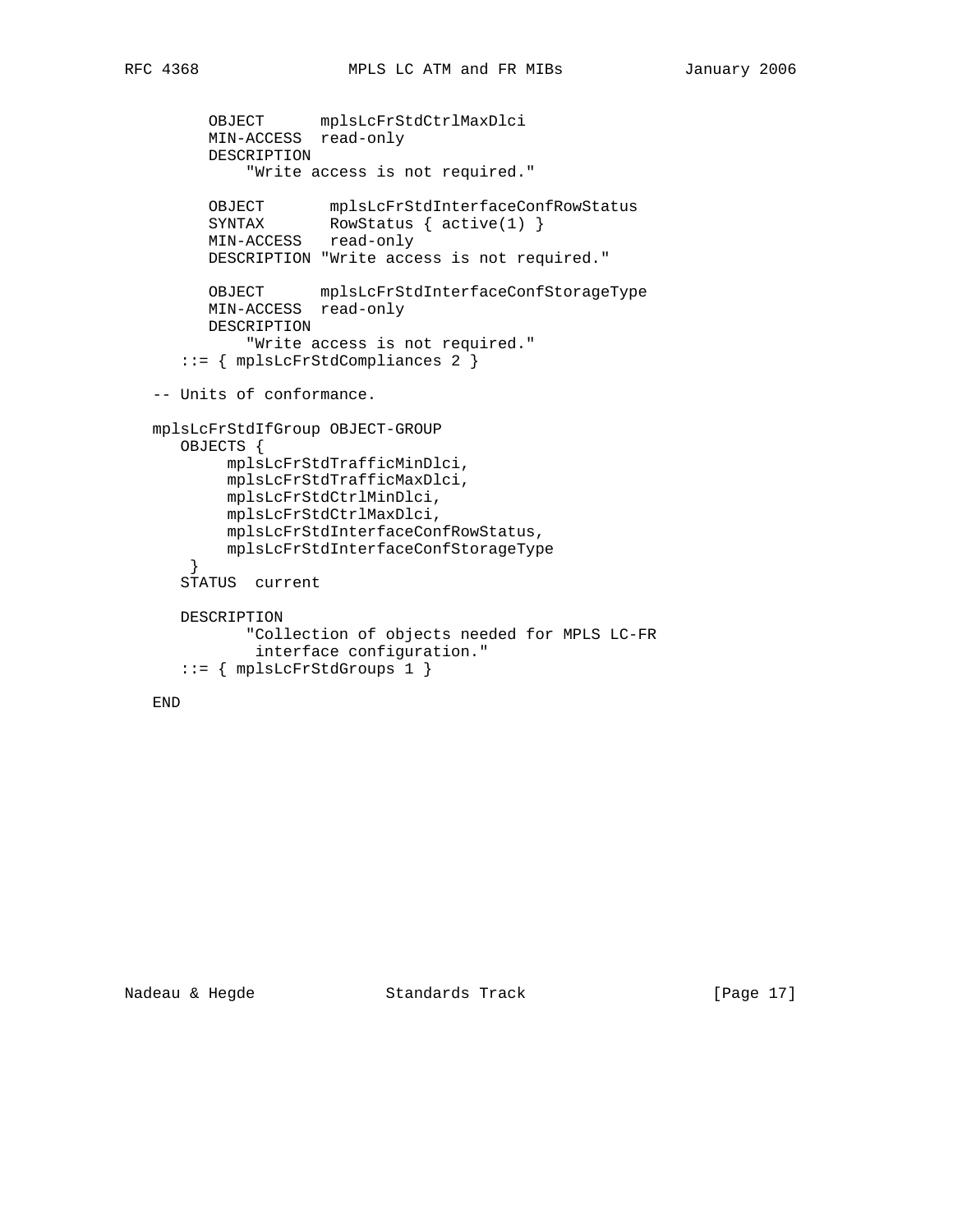### 9. Acknowledgments

 We wish to thank Joan Cucchiara and Carlos Pignataro for their comments on this document.

#### 10. Security Considerations

 It is clear that these MIB modules are potentially useful for monitoring MPLS LSRs supporting LC-ATM and/or LC-FR. These MIBs can also be used for configuration of certain objects, and anything that can be configured can be incorrectly configured, with potentially disastrous results.

 There are a number of management objects defined in this MIB module with a MAX-ACCESS clause of read-write and/or read-create. Such objects may be considered sensitive or vulnerable in some network environments. The support for SET operations in a non-secure environment without proper protection can have a negative effect on network operations. These are the tables and objects and their sensitivity/vulnerability:

## o the MplsLcAtmStdInterfaceConfTable and mplsLcFrStdInterfaceConfTable collectively contain objects that may be used to provision MPLS LC or FR-enabled interfaces. Unauthorized access to objects in these tables could result in disruption of traffic on the network. This is especially true if traffic has been established over these interfaces. The use of stronger mechanisms such as SNMPv3 security should be considered where possible. Specifically, SNMPv3 VACM and USM MUST be used with any v3 agent that implements this MIB module. Administrators should consider whether read access to these objects should be allowed, since read access may be undesirable under certain circumstances.

 Some of the readable objects in this MIB module (i.e., objects with a MAX-ACCESS other than not-accessible) may be considered sensitive or vulnerable in some network environments. It is thus important to control even GET and/or NOTIFY access to these objects and possibly to even encrypt the values of these objects when sending them over the network via SNMP. These are the tables and objects and their sensitivity/vulnerability:

 o the MplsLcAtmStdInterfaceConfTable and mplsLcFrStdInterfaceConfTable collectively show the LC-ATM and/or LC-FR interfaces, their associated configurations, and their linkages to other MPLS-related configuration and/or performance statistics. Administrators not wishing to reveal

Nadeau & Hegde Standards Track [Page 18]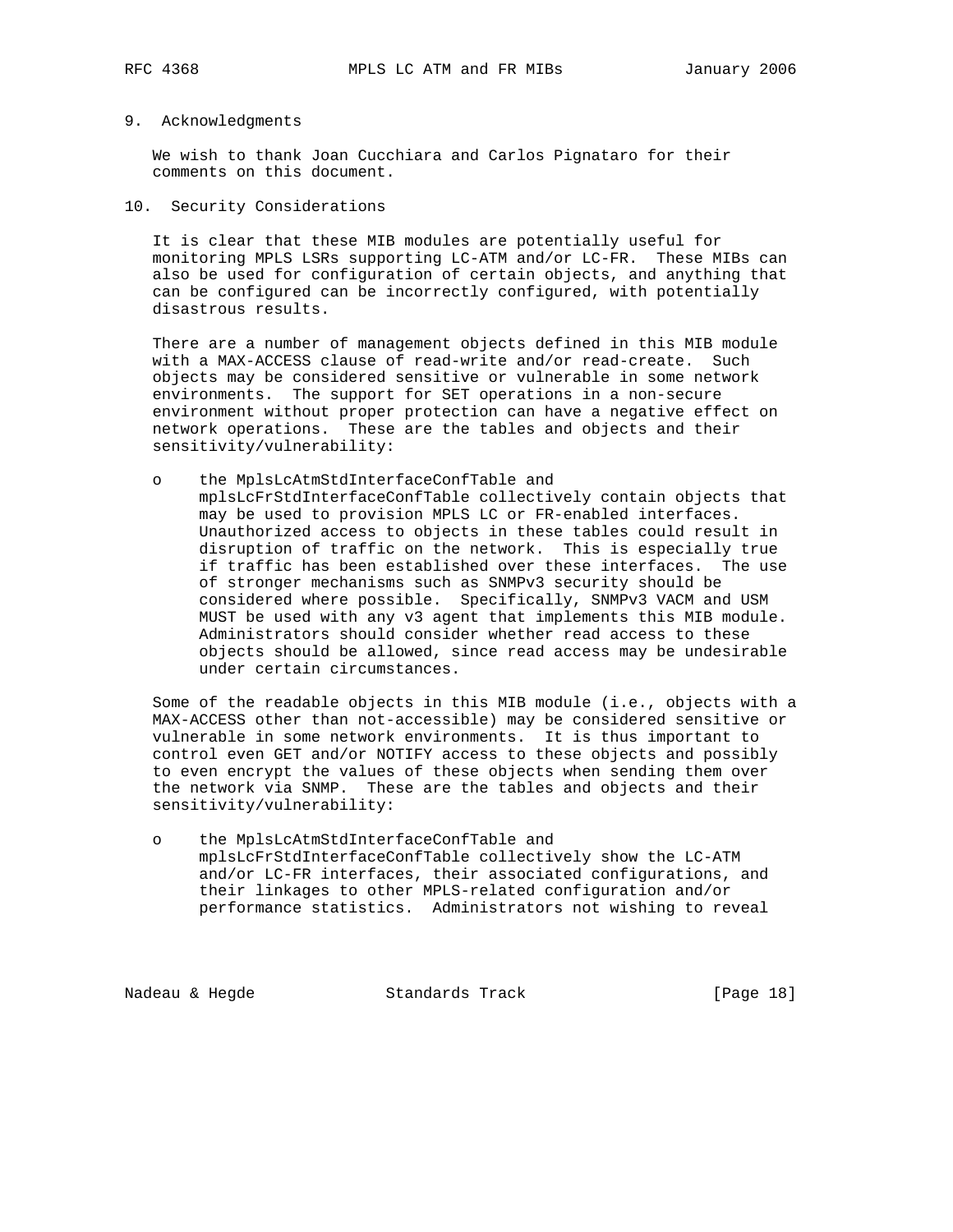this information should consider these objects sensitive/vulnerable and take precautions so they are not revealed.

 SNMP versions prior to SNMPv3 did not include adequate security. Even if the network itself is secure (for example by using IPSec), even then, there is no control as to who on the secure network is allowed to access and GET/SET (read/change/create/delete) the objects in this MIB module.

 It is RECOMMENDED that implementers consider the security features as provided by the SNMPv3 framework (see [RFC3410], section 8), including full support for the SNMPv3 cryptographic mechanisms (for authentication and privacy).

 Further, deployment of SNMP versions prior to SNMPv3 is NOT RECOMMENDED. Instead, it is RECOMMENDED to deploy SNMPv3 and to enable cryptographic security. It is then a customer/operator responsibility to ensure that the SNMP entity giving access to an instance of this MIB module, is properly configured to give access to the objects only to those principals (users) that have legitimate rights to indeed GET or SET (change/create/delete) them.

#### 11. IANA Considerations

 As described in and as requested in the MPLS-TC-STD-MIB [RFC3811], MPLS-related standards track MIB modules should be rooted under the mplsStdMIB subtree. There are 2 MPLS MIB modules contained in this document; each of the following "IANA Considerations" subsections requested from IANA a new assignment under the mplsStdMIB subtree. New assignments can only be made via a Standards Action as specified in [RFC2434].

#### 11.1. IANA Considerations for MPLS-LC-ATM-STD-MIB

 The IANA has assigned { mplsStdMIB 9 } to the MPLS-LC-ATM-STD-MIB module specified in this document.

#### 11.2. IANA Considerations for MPLS-LC-FR-STD-MIB

 The IANA has assigned { mplsStdMIB 10 } to the MPLS-LC-FR-STD-MIB module specified in this document.

Nadeau & Hegde Standards Track [Page 19]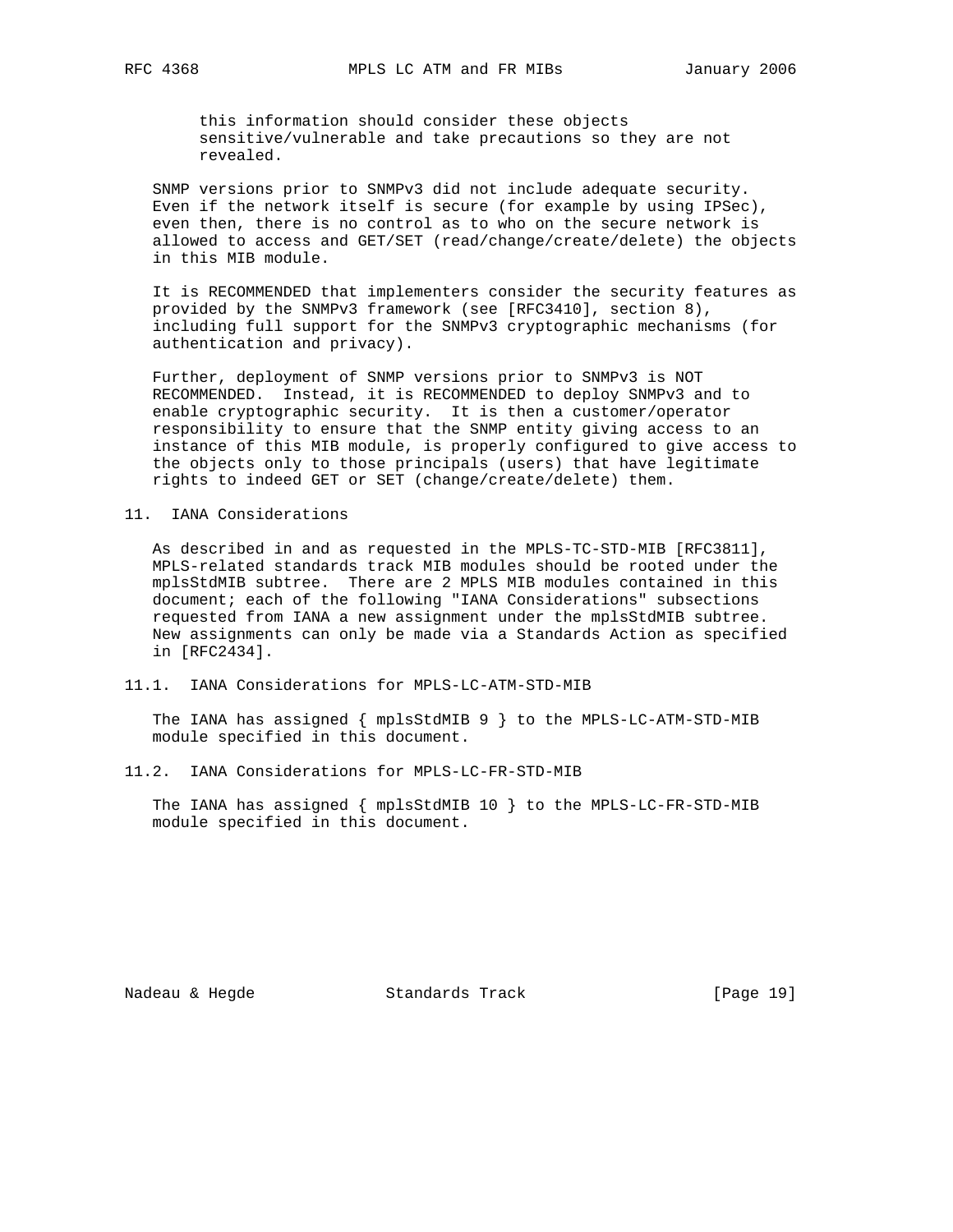### 12. References

- 12.1. Normative References
	- [RFC3034] Conta, A., Doolan, P., and A. Malis, "Use of Label Switching on Frame Relay Networks Specification", RFC 3034, January 2001.
	- [RFC3035] Davie, B., Lawrence, J., McCloghrie, K., Rosen, E., Swallow, G., Rekhter, Y., and P. Doolan, "MPLS using LDP and ATM VC Switching", RFC 3035, January 2001.
	- [RFC2115] Brown, C. and F. Baker, "Management Information Base for Frame Relay DTEs Using SMIv2", RFC 2115, September 1997.
	- [RFC2514] Noto, M., Spiegel, E., and K. Tesink, "Definitions of Textual Conventions and OBJECT-IDENTITIES for ATM Management", RFC 2514, February 1999.
	- [RFC2863] McCloghrie, K. and F. Kastenholz, "The Interfaces Group MIB", RFC 2863, June 2000.
	- [RFC3031] Rosen, E., Viswanathan, A., and R. Callon, "Multiprotocol Label Switching Architecture", RFC 3031, January 2001.
	- [RFC3811] Nadeau, T. and J. Cucchiara, "Definitions of Textual Conventions (TCs) for Multiprotocol Label Switching (MPLS) Management", RFC 3811, June 2004.
	- [RFC3812] Srinivasan, C., Viswanathan, A., and T. Nadeau, "Multiprotocol Label Switching (MPLS) Traffic Engineering (TE) Management Information Base (MIB)", RFC 3812, June 2004.
	- [RFC3813] Srinivasan, C., Viswanathan, A., and T. Nadeau, "Multiprotocol Label Switching (MPLS) Label Switching Router (LSR) Management Information Base (MIB)", RFC 3813, June 2004.
	- [RFC2119] Bradner, S., "Key words for use in RFCs to Indicate Requirement Levels", BCP 14, RFC 2119, March 1997.
	- [RFC2578] McCloghrie, K., Perkins, D., Schoenwaelder, J., Case, J., Rose, M., and S. Waldbusser, "Structure of Management Information Version 2 (SMIv2)", STD 58, RFC 2578, April 1999.

Nadeau & Hegde Standards Track [Page 20]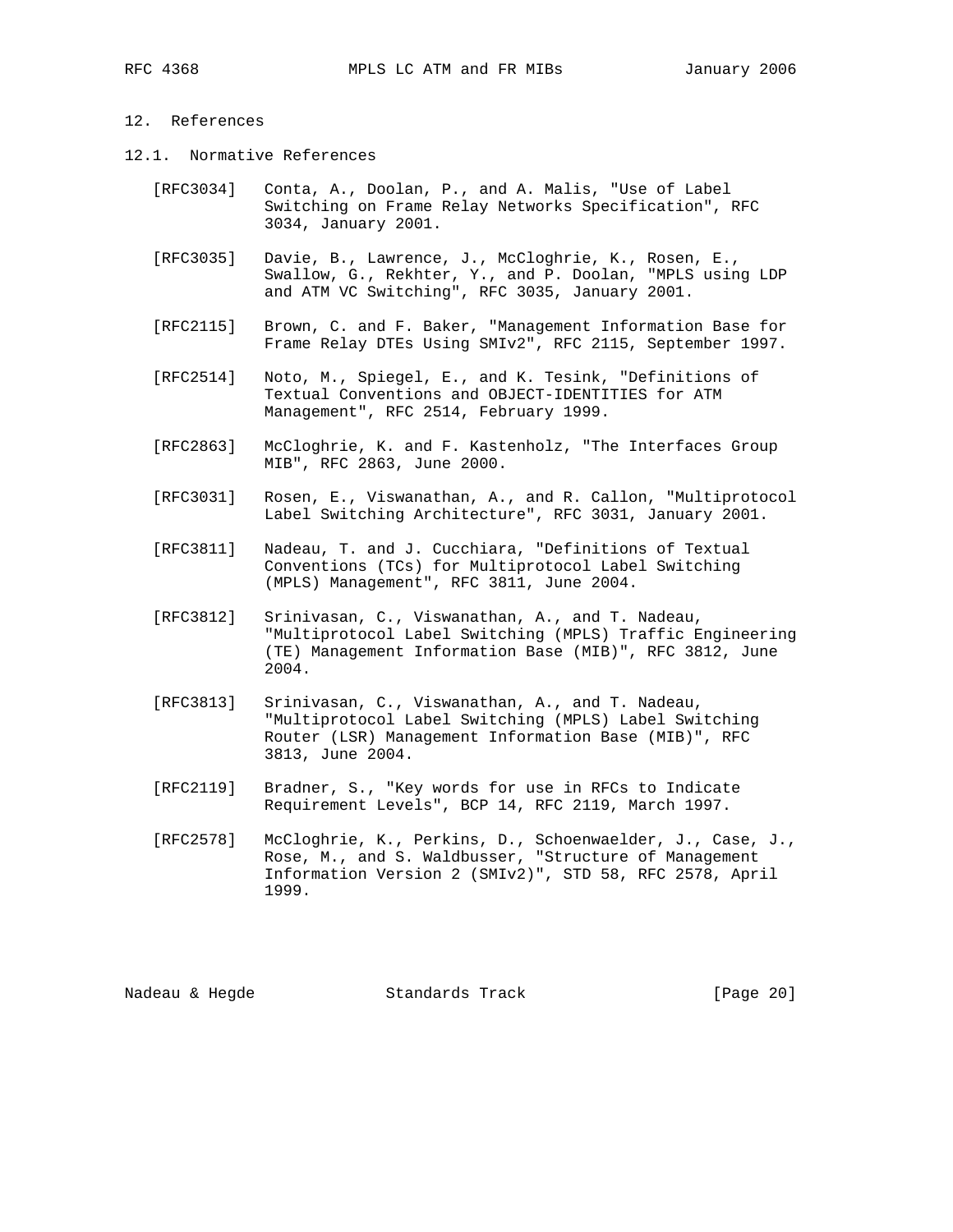- [RFC2579] McCloghrie, K., Perkins, D., Schoenwaelder, J., Case, J., Rose, M., and S. Waldbusser, "Textual Conventions for SMIv2", STD 58, RFC 2579, April 1999.
- [RFC2580] McCloghrie, K., Perkins, D., Schoenwaelder, J., Case, J., Rose, M., and S. Waldbusser, "Conformance Statements for SMIv2", STD 58, RFC 2580, April 1999.
- 12.2. Informative References
	- [RFC2434] Narten, T. and H. Alvestrand, "Guidelines for Writing an IANA Considerations Section in RFCs", BCP 26, RFC 2434, October 1998.
	- [RFC3410] Case, J., Mundy, R., Partain, D., and B. Stewart, "Introduction and Applicability Statements for Internet- Standard Management Framework", RFC 3410, December 2002.
	- [RFC3815] Cucchiara, J., Sjostrand, H., and J. Luciani, "Definitions of Managed Objects for the Multiprotocol Label Switching (MPLS), Label Distribution Protocol (LDP)", RFC 3815, June 2004.

Authors' Addresses

 Thomas D. Nadeau Cisco Systems, Inc. 300 Beaver Brook Road Boxboro, MA 01719

 Phone: +1-978-936-1470 EMail: tnadeau@cisco.com

 Subrahmanya Hegde Cisco Systems, Inc. 225 East Tazman Drive San Jose, CA 95134

 Phone: +1-408-525-6562 EMail: subrah@cisco.com

Nadeau & Hegde Standards Track [Page 21]